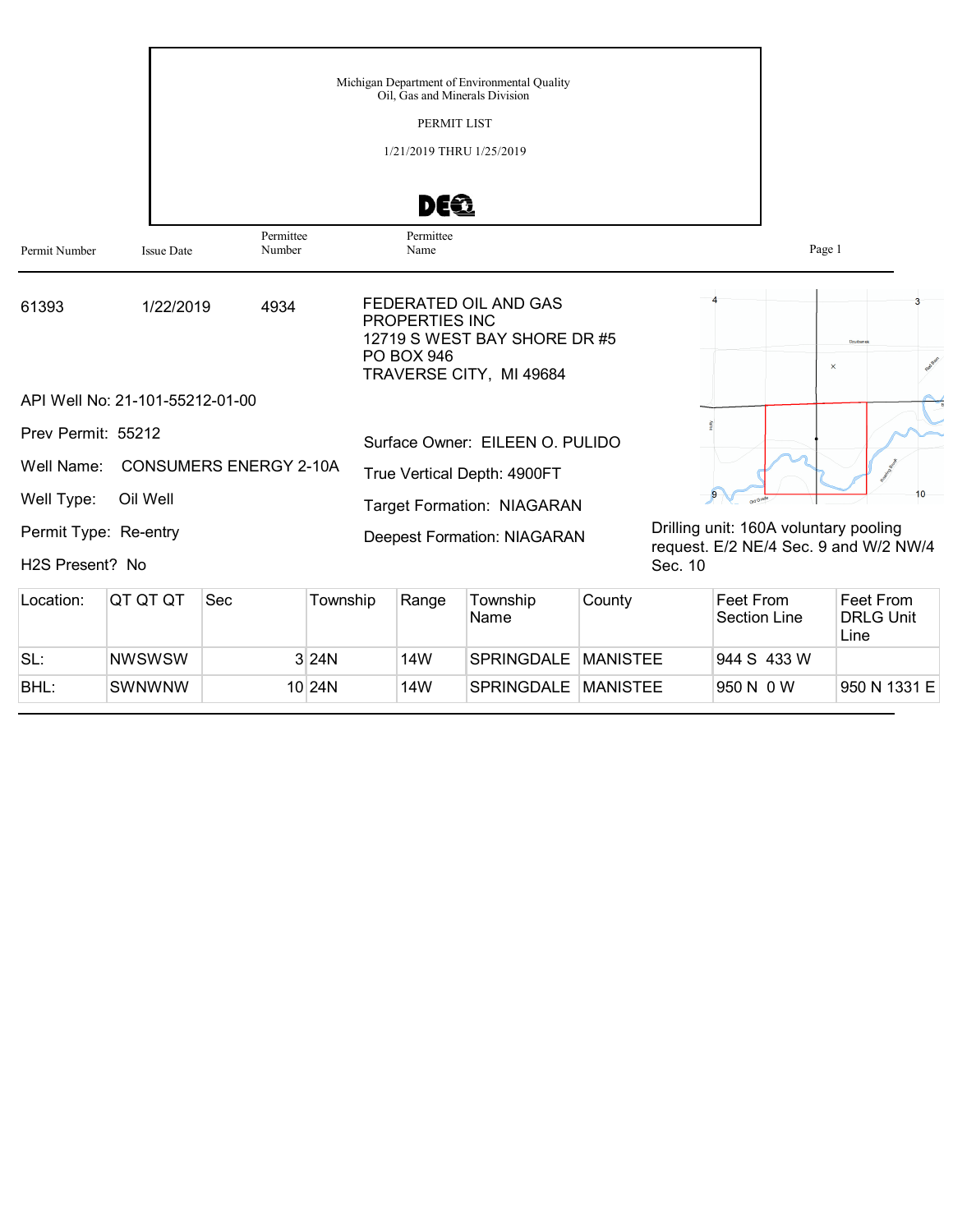Updated Permits

1/21/2019 THRU 1/25/2019

## DEQ

Permit Number Permittee Number Permittee<br>Name Name Page 1

#### **PLUGGING INSTRUCTIONS ISSUED:**

45925 6361 RIVERSIDE ENERGY MICHIGAN LLC 10691 EAST CARTER ROAD SUITE 201 TRAVERSE CITY, MI 49684

API Well Number: 21-137-45925-00-00

Well Name: BURDO B1-17 SWD

Plug Inst. Issue Date: 1/22/2019

| Location | <b>OT OT OT</b> | $\mathsf{I}$ Sec | l Township | Range | Township Name | County        | Feet From Section<br>Line | <b>Feet From DRLG</b><br>Unit |
|----------|-----------------|------------------|------------|-------|---------------|---------------|---------------------------|-------------------------------|
| SL:      | <b>NESWNW</b>   |                  | 17 I 31 N  | 4W    | ELMIRA        | <b>OTSEGO</b> | 804 S 1044 W              |                               |

Comment: App. to P&A expires 1/22/20.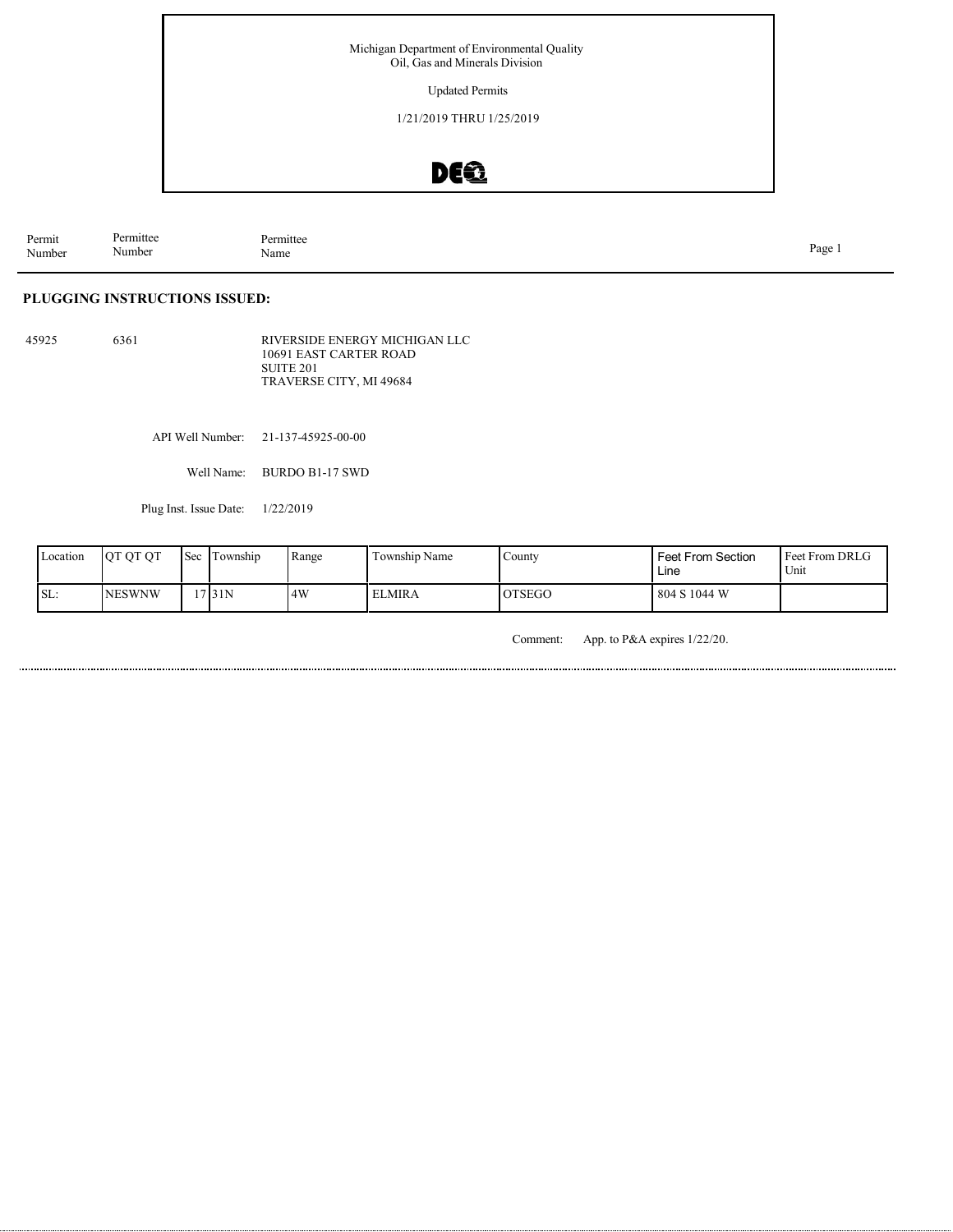Updated Permits

1/21/2019 THRU 1/25/2019

### DEQ

Permit Number Permittee Number Permittee<br>Name Name Page 2

#### **RECORD OF WELL PLUGGING:**

..............................

61357 7565 MILLER ENERGY COMPANY LLC 10850 EAST TRAVERSE HWY SUITE 5595 TRAVERSE CITY, MI 49684

API Well Number: 21-035-62008-00-00

Well Name: O-DONNELL 1-22

Plugging Date: 9/24/2018

| Location | <b>OT OT OT</b> | Sec | Township | Range | Township Name | County       | <b>Feet From Section</b><br>Line | <b>Feet From DRLG</b><br>Unit |
|----------|-----------------|-----|----------|-------|---------------|--------------|----------------------------------|-------------------------------|
| SL:      | <b>NESWSW</b>   | 22  | 19N      | 3W    | HAMILTON      | <b>CLARE</b> | 852 S 940 W                      |                               |
| BHL:     | <b>NWSWSW</b>   | 221 | 19N      | 3W    | HAMILTON      | <b>CLARE</b> | 1298 S 522 W                     | 1298 S 522 W                  |

61381 7565 MILLER ENERGY COMPANY LLC PO BOX 632

TRAVERSE CITY, MI 49685 USA

API Well Number: 21-035-62008-01-00

Well Name: O-DONNELL 1-22A

Plugging Date: 9/30/2018

| Location | <b>OT OT OT</b> | <b>Sec</b> Township | Range | Township Name   | Countv       | <b>Feet From Section</b><br>Line | l Feet From DRLG<br>Unit |
|----------|-----------------|---------------------|-------|-----------------|--------------|----------------------------------|--------------------------|
| SL:      | <b>NESWSW</b>   | 22   19N            | 3W    | HAMILTON        | <b>CLARE</b> | 852 S 940 W                      |                          |
| BHL:     | <b>NWNESW</b>   | 22   19N            | 3W    | <b>HAMILTON</b> | <b>CLARE</b> | 2260 S 1487 W                    | 386 N 1136 E             |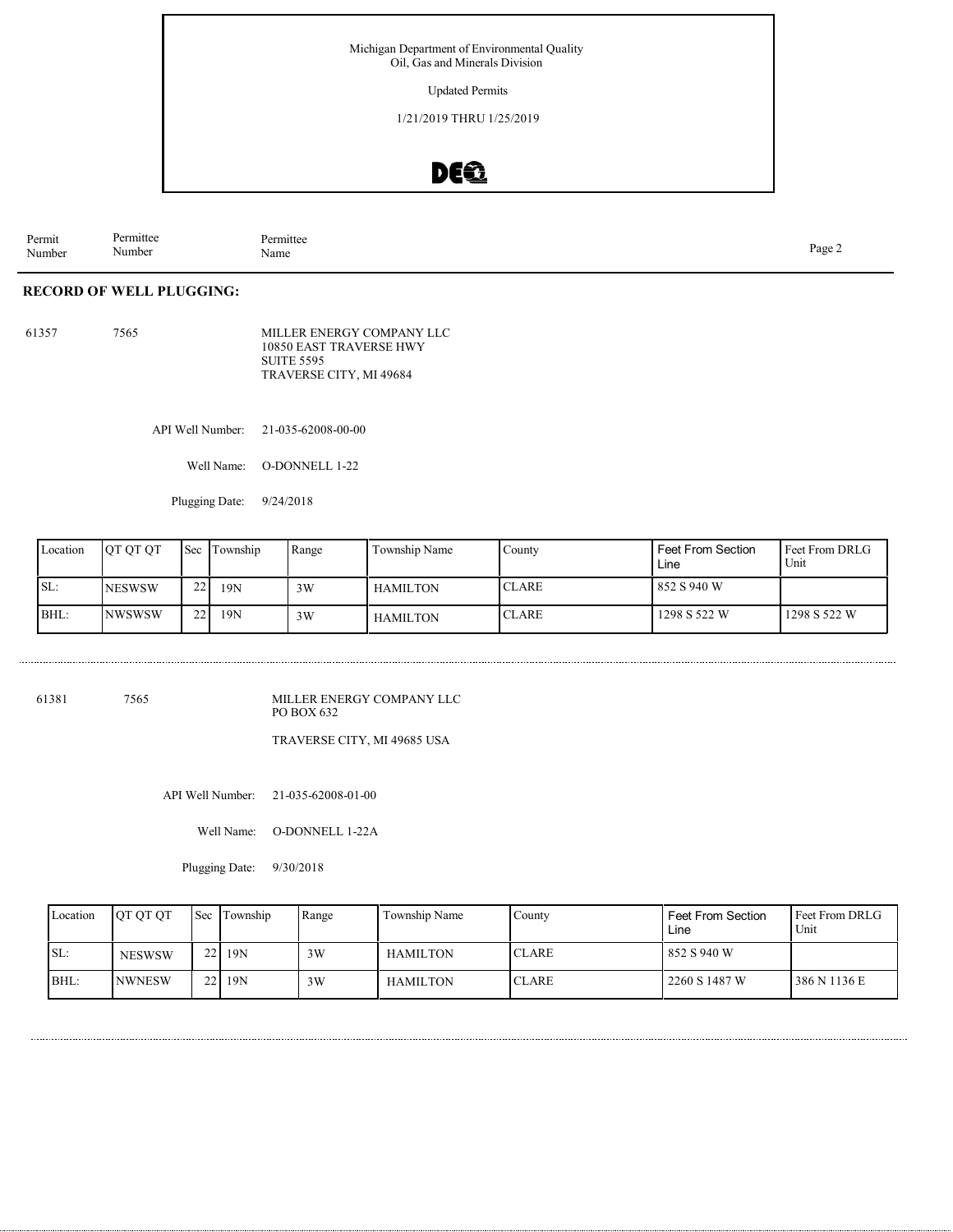Updated Permits

1/21/2019 THRU 1/25/2019

# DEQ

| Permit<br>Number | Permittee<br>Number | Permittee<br>Name                                                    | Page 3 |
|------------------|---------------------|----------------------------------------------------------------------|--------|
| 3098             | 14                  | D T E GAS COMPANY<br>ONE ENERGY PLAZA, WCB 1782<br>DETROIT, MI 48226 |        |
|                  | API Well Number:    | 21-107-03098-00-00                                                   |        |
|                  | Well Name:          | <b>DEAKENS BESSIE 1</b>                                              |        |

Plugging Date: 7/19/2018

| Location         | <b>OT OT OT</b> | 'Sec | 1 ownship | Range | Township Name    | County          | <b>Feet From Section</b><br>Line | l Feet From DRLG<br>Unit |
|------------------|-----------------|------|-----------|-------|------------------|-----------------|----------------------------------|--------------------------|
| $\mathsf{ISL}$ : | <b>CNSWNW</b>   |      | 2713N     | 7W    | <b>MILLBROOK</b> | <b>IMECOSTA</b> | 660 S 660 W                      |                          |

3099 14

......................

D T E GAS COMPANY ONE ENERGY PLAZA, WCB 1782

DETROIT, MI 48226

API Well Number: 21-107-03099-00-00

Well Name: DEAKENS BESSIE 2

Plugging Date: 6/25/2018

| Location | OT OT OT      | l Sec | Township | Range | Township Name    | County          | <b>Feet From Section</b><br>∟ine | Feet From DRLG<br>Unit |
|----------|---------------|-------|----------|-------|------------------|-----------------|----------------------------------|------------------------|
| SL:      | <b>CNNENE</b> |       | 28 13N   | 7W    | <b>MILLBROOK</b> | <b>IMECOSTA</b> | 660 N 660 E                      |                        |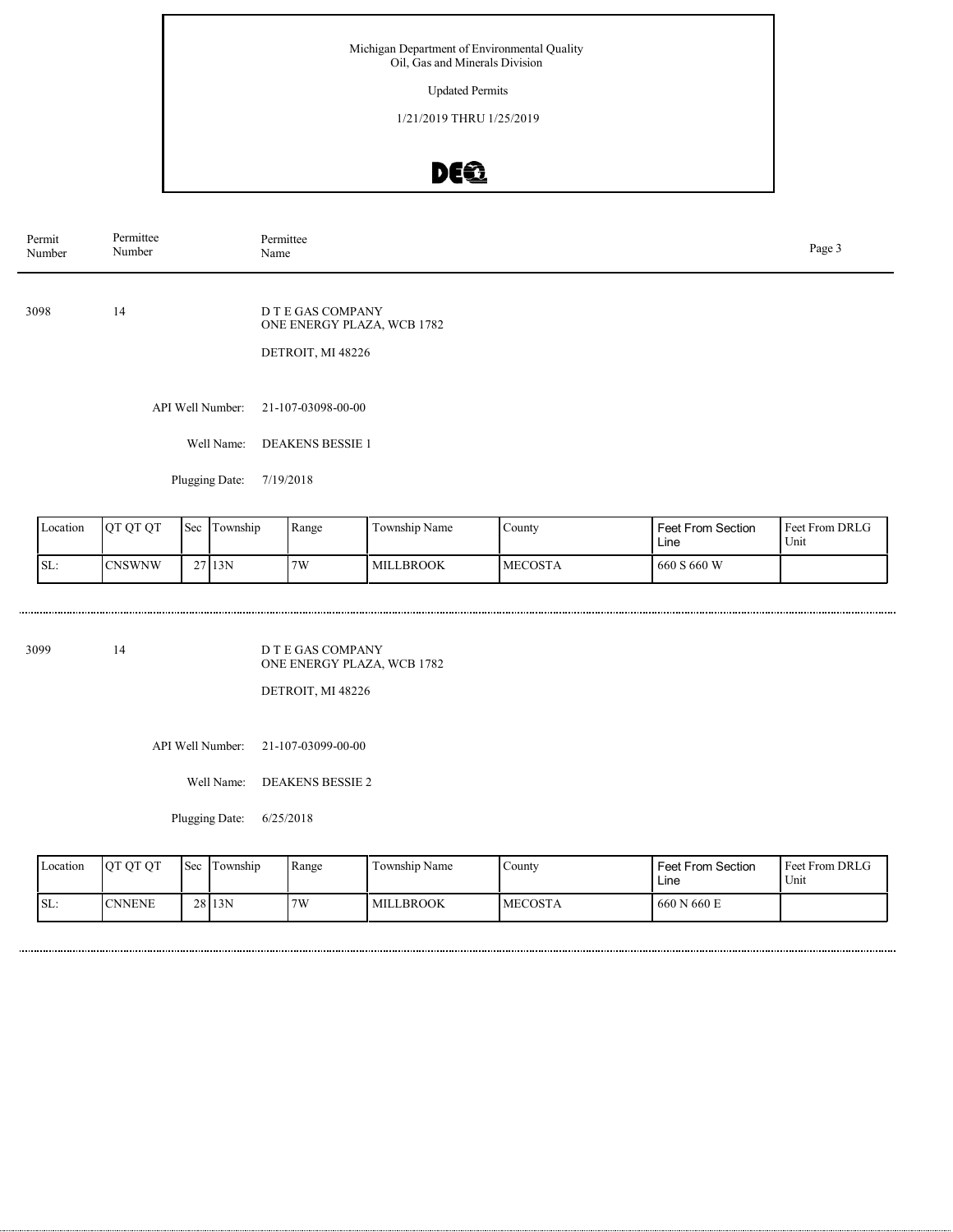Updated Permits

1/21/2019 THRU 1/25/2019

# DEQ

| Permit<br>Number | Permittee<br>Number | Permittee<br>Page 4<br>Name                                          |  |  |  |  |  |
|------------------|---------------------|----------------------------------------------------------------------|--|--|--|--|--|
| 3164             | 14                  | D T E GAS COMPANY<br>ONE ENERGY PLAZA, WCB 1782<br>DETROIT, MI 48226 |  |  |  |  |  |
|                  | API Well Number:    | 21-107-03164-00-00                                                   |  |  |  |  |  |
|                  | Well Name:          | FLEMING, GEORGE D. 1                                                 |  |  |  |  |  |

Plugging Date: 10/9/2018

| Location | <b>OT OT OT</b> | 'Sec | l ownship | Range | Township Name    | County          | <b>Feet From Section</b><br>Line | Feet From DRLG<br>Unit |
|----------|-----------------|------|-----------|-------|------------------|-----------------|----------------------------------|------------------------|
| SL:      | <b>CSWSW</b>    |      | 27113N    | 7W    | <b>MILLBROOK</b> | <b>IMECOSTA</b> | 660 S 660 W                      |                        |

18195 14

.......................

D T E GAS COMPANY ONE ENERGY PLAZA, WCB 1782

DETROIT, MI 48226

API Well Number: 21-107-03197-01-00

Well Name: MCGC S-255

Plugging Date: 5/9/2018

| Location | OT OT OT       | <b>Sec</b> | Township  | Range | Township Name    | Countv         | <b>Feet From Section</b><br>Line | Feet From DRLG<br>Unit |
|----------|----------------|------------|-----------|-------|------------------|----------------|----------------------------------|------------------------|
| SL:      | <b>ICNSENE</b> |            | $31$  13N | 7W    | <b>MILLBROOK</b> | <b>MECOSTA</b> | 660 S 660 E                      | 660 S 660 E            |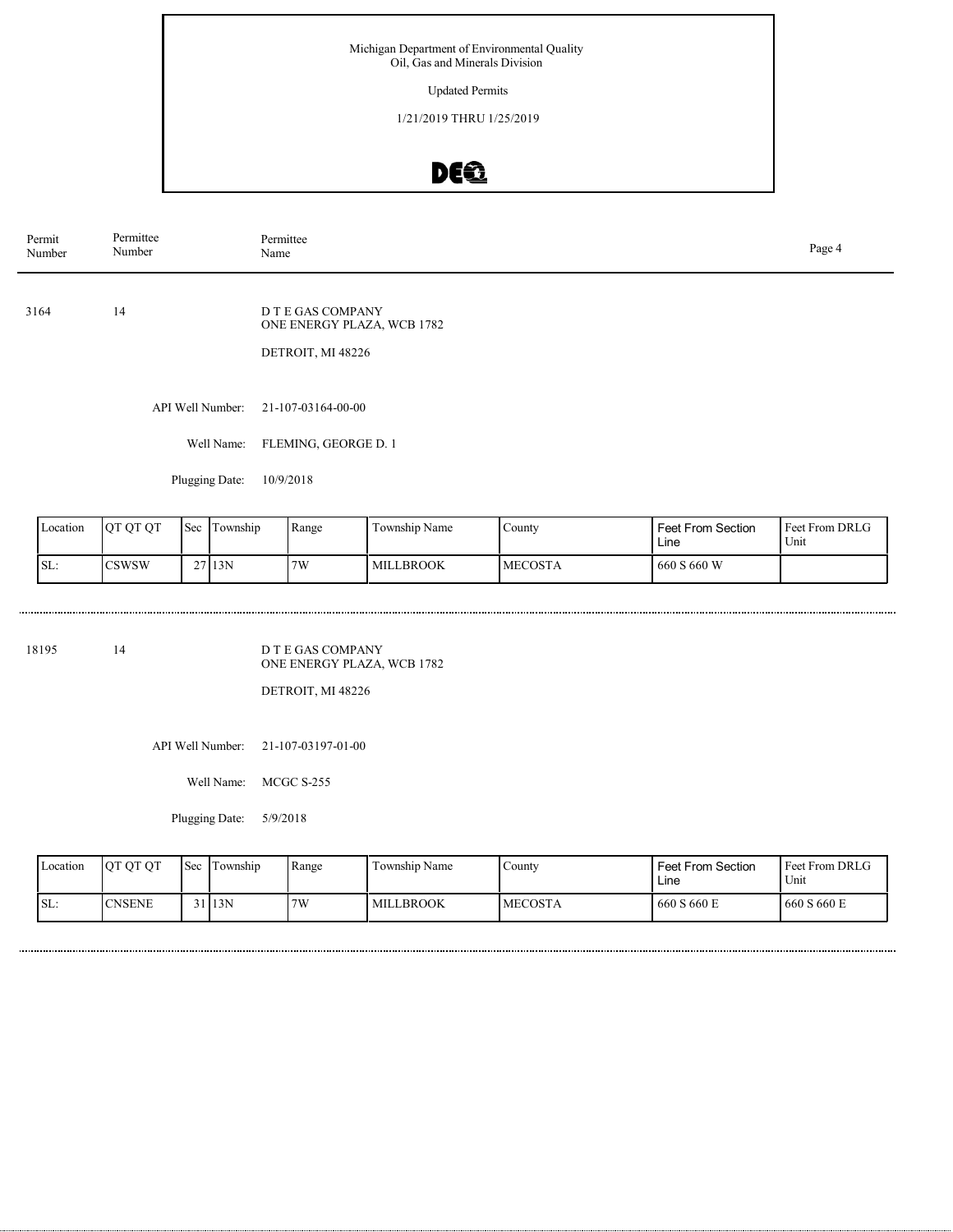Updated Permits

1/21/2019 THRU 1/25/2019

# DEQ

| Permit<br>Number | Permittee<br>Number | Permittee<br>Name                                                    | Page 5 |
|------------------|---------------------|----------------------------------------------------------------------|--------|
| 3331             | 14                  | D T E GAS COMPANY<br>ONE ENERGY PLAZA, WCB 1782<br>DETROIT, MI 48226 |        |
|                  | API Well Number:    | 21-107-03331-00-00                                                   |        |
|                  | Well Name:          | <b>GRISWALD, FRANK 1</b>                                             |        |

Plugging Date: 4/27/2018

| Location | <b>OT OT OT</b> | 'Sec | Township | Range | Township Name | County          | <b>Feet From Section</b><br>Line | <b>Feet From DRLG</b><br>Unit |
|----------|-----------------|------|----------|-------|---------------|-----------------|----------------------------------|-------------------------------|
| SL:      | <b>CNENE</b>    |      | 2613N    | 8W    | <b>HINTON</b> | <b>IMECOSTA</b> | 660 N 660 E                      |                               |

18429 14

.......................

D T E GAS COMPANY ONE ENERGY PLAZA, WCB 1782

DETROIT, MI 48226

API Well Number: 21-107-03362-01-00

Well Name: MCGC S-226

Plugging Date: 9/17/2018

| Location | OT OT OT       | <b>Sec</b> | Township | Range | Township Name | County         | <b>Feet From Section</b><br>Line | Feet From DRLG<br>'Unit |
|----------|----------------|------------|----------|-------|---------------|----------------|----------------------------------|-------------------------|
| SL:      | <b>ICNNWNW</b> |            | 2513N    | 8W    | <b>HINTON</b> | <b>MECOSTA</b> | 660 N 660 W                      | 660 N 660 W             |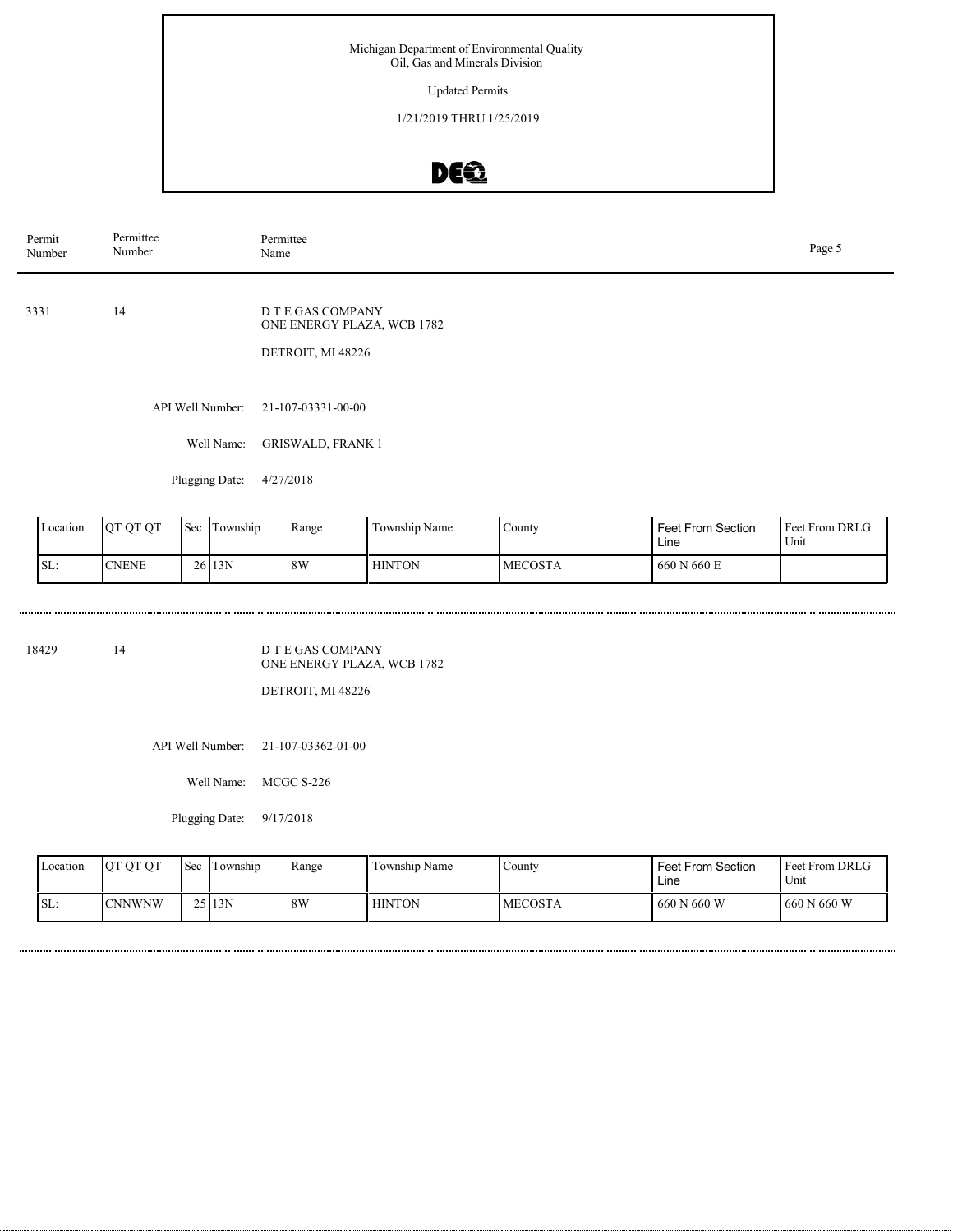Updated Permits

1/21/2019 THRU 1/25/2019

# DEQ

| Permit<br>Number | Permittee<br>Number | Permittee<br>Name                                                    | Page 6 |
|------------------|---------------------|----------------------------------------------------------------------|--------|
| 18370            | 14                  | D T E GAS COMPANY<br>ONE ENERGY PLAZA, WCB 1782<br>DETROIT, MI 48226 |        |
|                  |                     | API Well Number: 21-107-03560-01-00                                  |        |
|                  | Well Name:          | MCGC S-310                                                           |        |
|                  |                     |                                                                      |        |

Plugging Date: 9/7/2018

| Location | <b>OT OT OT</b> | 'Sec | Township | Range | Township Name    | County          | <b>Feet From Section</b><br>Line | <b>Feet From DRLG</b><br>Unit |
|----------|-----------------|------|----------|-------|------------------|-----------------|----------------------------------|-------------------------------|
| SL:      | <b>ICNSWSE</b>  |      | 28 13N   | 7W    | <b>MILLBROOK</b> | <b>IMECOSTA</b> | 660 S 660 W                      | 1660 S 660 W                  |

3522 14

D T E GAS COMPANY ONE ENERGY PLAZA, WCB 1782

DETROIT, MI 48226

API Well Number: 21-117-03522-00-00

Well Name: CLAYTON, JAMES 1

Plugging Date: 10/25/2018

| Location | OT OT OT       | l Sec | Township | Range | Township Name    | Countv          | <b>Feet From Section</b><br>∟ine | Feet From DRLG<br>Unit |
|----------|----------------|-------|----------|-------|------------------|-----------------|----------------------------------|------------------------|
| SL:      | <b>ICNNESW</b> |       | 512N     | 7W    | <b>BELVIDERE</b> | <b>MONTCALM</b> | 500 N 650 E                      |                        |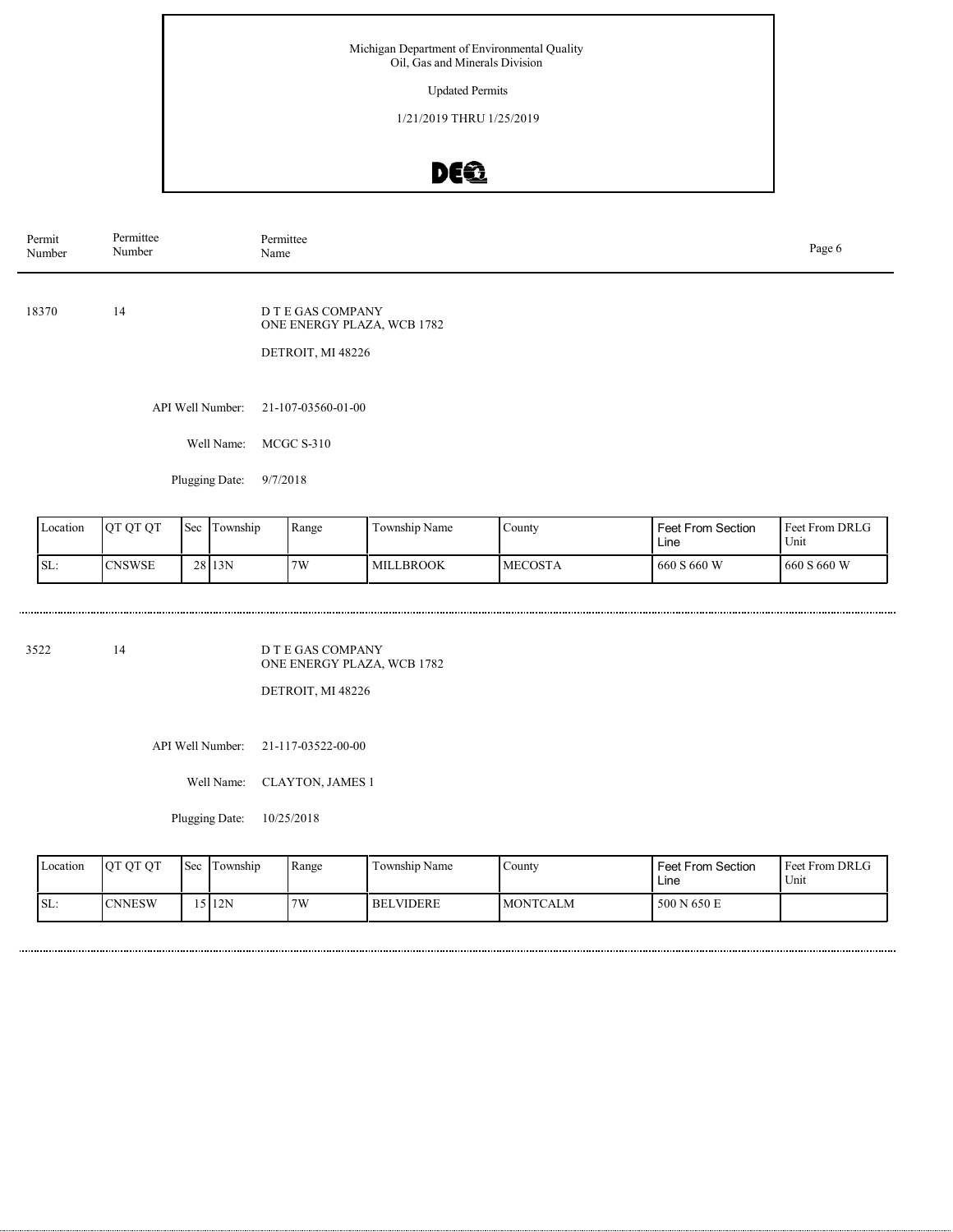#### Updated Permits

1/21/2019 THRU 1/25/2019

## DE®

| Permit<br>Number | Permittee<br>Number | Permittee<br>Name                                                    | Page 7 |
|------------------|---------------------|----------------------------------------------------------------------|--------|
| 17352            | 14                  | D T E GAS COMPANY<br>ONE ENERGY PLAZA, WCB 1782<br>DETROIT, MI 48226 |        |
|                  |                     | API Well Number: 21-117-17352-00-00                                  |        |
|                  | Well Name:          | <b>ROLSTON 1</b>                                                     |        |
|                  |                     |                                                                      |        |

Plugging Date: 9/26/2018

| Location | OT OT OT       | 'Sec | i Township | Range | $\overline{\phantom{0}}$<br>Township Name | County           | <b>Feet From Section</b><br>Line | <b>Feet From DRLG</b><br>Unit |
|----------|----------------|------|------------|-------|-------------------------------------------|------------------|----------------------------------|-------------------------------|
| SL:      | <b>ISWSESW</b> |      | 2412N      | 16W   | <b>HOME</b>                               | <b>IMONTCALM</b> | 370 S 990 E                      | 370 N 330 W                   |

42917 40

......................

MUSKEGON DEVELOPMENT COMPANY

1425 S MISSION RD MOUNT PLEASANT, MI 48858

API Well Number: 21-137-42917-00-00

Well Name: LAKE HORICON CORPORATION C4-15

Plugging Date: 10/22/2018

| Location | OT OT OT      | <b>Sec</b> | Township | Range | Township Name | County        | Feet From Section<br>Line | <b>Feet From DRLG</b><br><sup>1</sup> Unit |
|----------|---------------|------------|----------|-------|---------------|---------------|---------------------------|--------------------------------------------|
| SL:      | <b>SENESE</b> |            | 5 29N    | 4W    | <b>HAYES</b>  | <b>OTSEGO</b> | 789 N 363 E               | 527 S 363 E                                |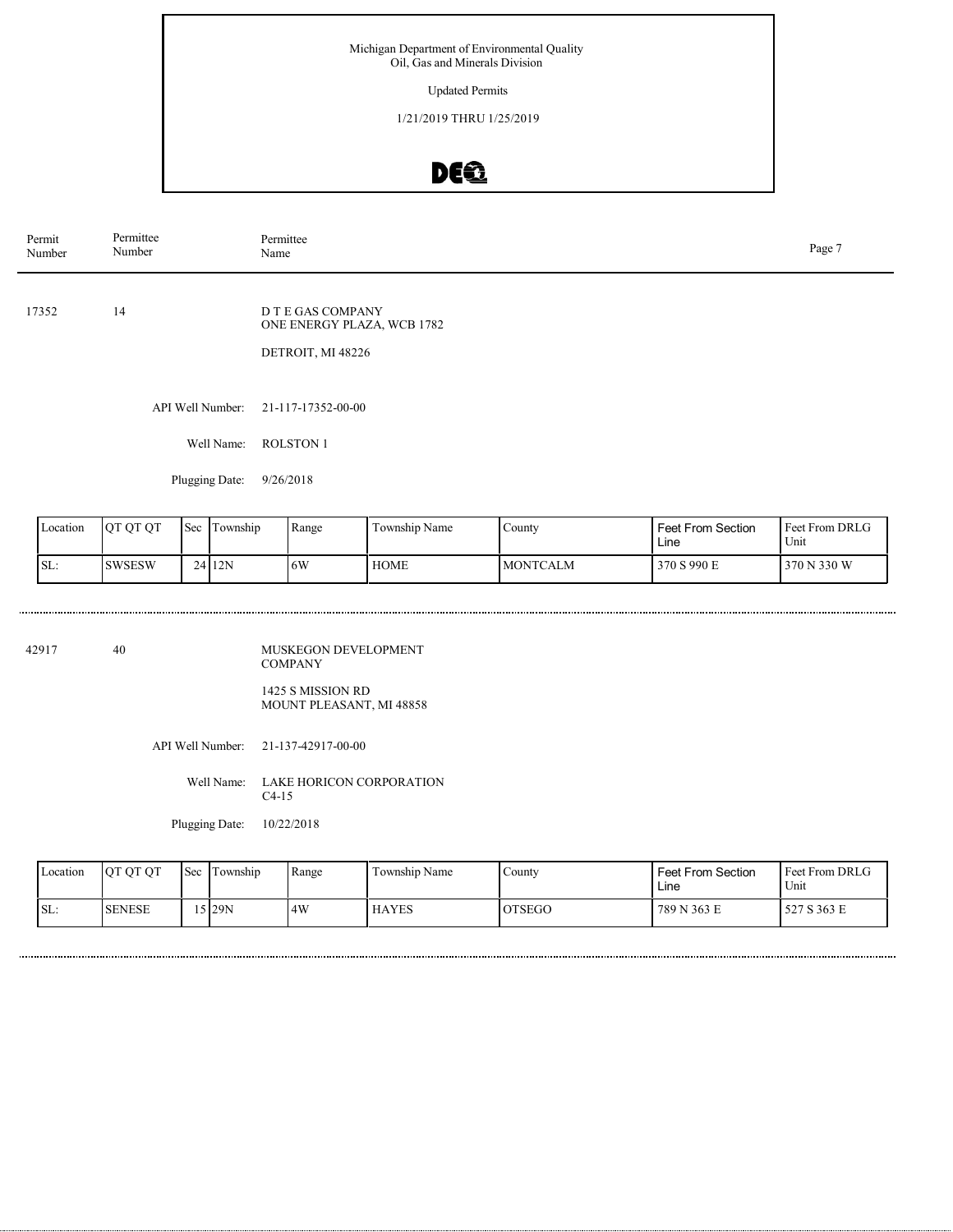Updated Permits

1/21/2019 THRU 1/2652019

# DEQ

| Permit<br>Number | Permittee<br>Number | Permittee<br>Name                             |                           |  |  |  |  |
|------------------|---------------------|-----------------------------------------------|---------------------------|--|--|--|--|
|                  |                     |                                               |                           |  |  |  |  |
| 42918            | 40                  | MUSKEGON DEVELOPMENT<br><b>COMPANY</b>        |                           |  |  |  |  |
|                  |                     | 1425 S MISSION RD<br>MOUNT PLEASANT, MI 48858 |                           |  |  |  |  |
|                  | API Well Number:    | 21-137-42918-00-00                            |                           |  |  |  |  |
|                  | Well Name:          | LAKE HORICON CORPORATION<br>$C2-15$           | True Vertical Depth: 1656 |  |  |  |  |
|                  | Plugging Date:      | 10/24/2018                                    |                           |  |  |  |  |
|                  |                     |                                               |                           |  |  |  |  |

| Location | <b>OT OT OT</b> | <b>Sec</b> | Township  | Range | Township Name | <b>County</b>  | Feet From Section<br>Line | <b>I</b> Feet From DRLG<br>Unit |
|----------|-----------------|------------|-----------|-------|---------------|----------------|---------------------------|---------------------------------|
| SL:      | <b>INWSESW</b>  |            | 15 I 29 N | 14W   | <b>HAYES</b>  | <b>OTSEGO</b>  | 1265 S 1012 E             |                                 |
| BHL:     | <b>SWNESW</b>   |            | 15 29N    | 14W   | <b>HAYES</b>  | <b>IOTSEGO</b> | 815 N 942 E               | 1487 S 438 W                    |

| 42919 | 40 | MUSKEGON DEVELOPMENT<br><b>COMPANY</b>         |                           |  |
|-------|----|------------------------------------------------|---------------------------|--|
|       |    | 1425 S MISSION RD<br>MOUNT PLEASANT, MI 48858  |                           |  |
|       |    | API Well Number: 21-137-42919-00-00            |                           |  |
|       |    | Well Name: LAKE HORICON CORPORATION<br>$A3-15$ | True Vertical Depth: 1611 |  |

Plugging Date: 10/18/2018

Feet From DRLG Unit 603 N 570 E 1056 N 892 W 603 N 753 W Feet From Section Line County OTSEGO OTSEGO Location QT QT QT Sec Township Range Township Name SL: BHL: SENWNE NENWNE Township 15 29N 15 29N 4W 4W HAYES HAYES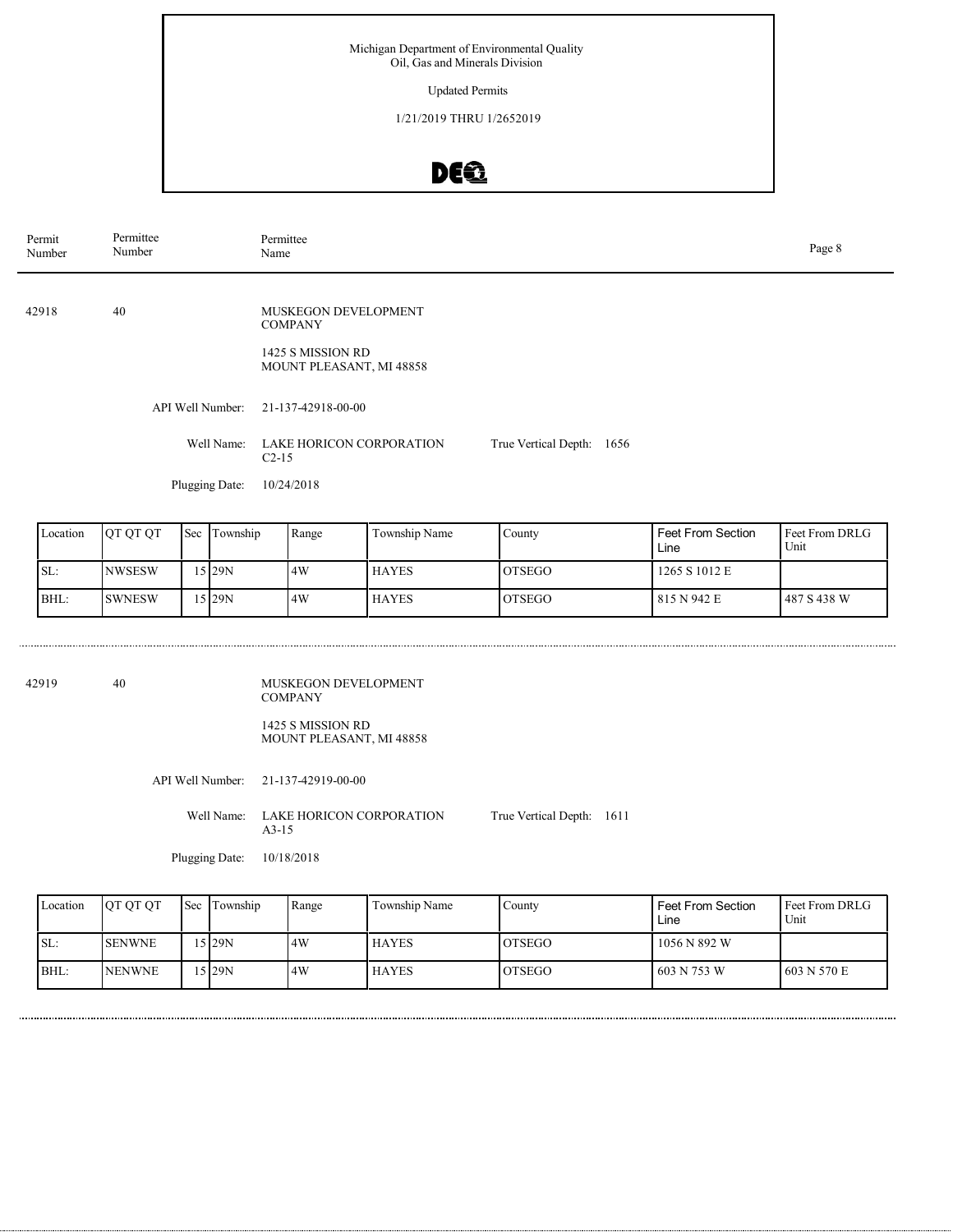Updated Permits

1/21/2019 THRU 1/25/2019

# DEQ

| Permit<br>Number | Permittee<br>Number | Permittee<br>Name                             |                              |  |  |  |  |
|------------------|---------------------|-----------------------------------------------|------------------------------|--|--|--|--|
|                  |                     |                                               |                              |  |  |  |  |
| 42928            | 40                  | MUSKEGON DEVELOPMENT<br><b>COMPANY</b>        |                              |  |  |  |  |
|                  |                     | 1425 S MISSION RD<br>MOUNT PLEASANT, MI 48858 |                              |  |  |  |  |
|                  | API Well Number:    | 21-137-42928-00-00                            |                              |  |  |  |  |
|                  | Well Name:          | LAKE HORICON CORPORATION<br>$C1-15$           | True Vertical Depth:<br>1695 |  |  |  |  |
|                  | Plugging Date:      | 10/22/2018                                    |                              |  |  |  |  |
|                  |                     |                                               |                              |  |  |  |  |

| Location | <b>OT OT OT</b> | Sec | Township  | Range | Township Name | County         | <b>Feet From Section</b><br>Line | <b>Feet From DRLG</b><br>Unit |
|----------|-----------------|-----|-----------|-------|---------------|----------------|----------------------------------|-------------------------------|
| SL:      | <b>NWNWSW</b>   |     | 15 I 29 N | 14W   | <b>HAYES</b>  | <b>LOTSEGO</b> | 1611 N 428 W                     |                               |
| BHL:     | <b>NWNWSW</b>   |     | 15 29N    | .4W   | <b>HAYES</b>  | <b>IOTSEGO</b> | 341 N 476 W                      | 1341 N 476 W                  |

| 42929 | 40 | MUSKEGON DEVELOPMENT<br><b>COMPANY</b>        |
|-------|----|-----------------------------------------------|
|       |    | 1425 S MISSION RD<br>MOUNT PLEASANT, MI 48858 |
|       |    | API Well Number: 21-137-42929-00-00           |

Well Name: LAKE HORICON CORPORATION D1-15

Plugging Date: 10/23/2018

| Location         | OT OT OT       | 'Sec | Township | Range | Township Name | County        | <b>Feet From Section</b><br>Line | <b>Feet From DRLG</b><br>Unit |
|------------------|----------------|------|----------|-------|---------------|---------------|----------------------------------|-------------------------------|
| $\mathsf{ISL}$ : | <b>ISWSWSW</b> |      | 5 29N    | 4W    | <b>HAYES</b>  | <b>OTSEGO</b> | 650 S 330 W                      | 1650 S 330 W                  |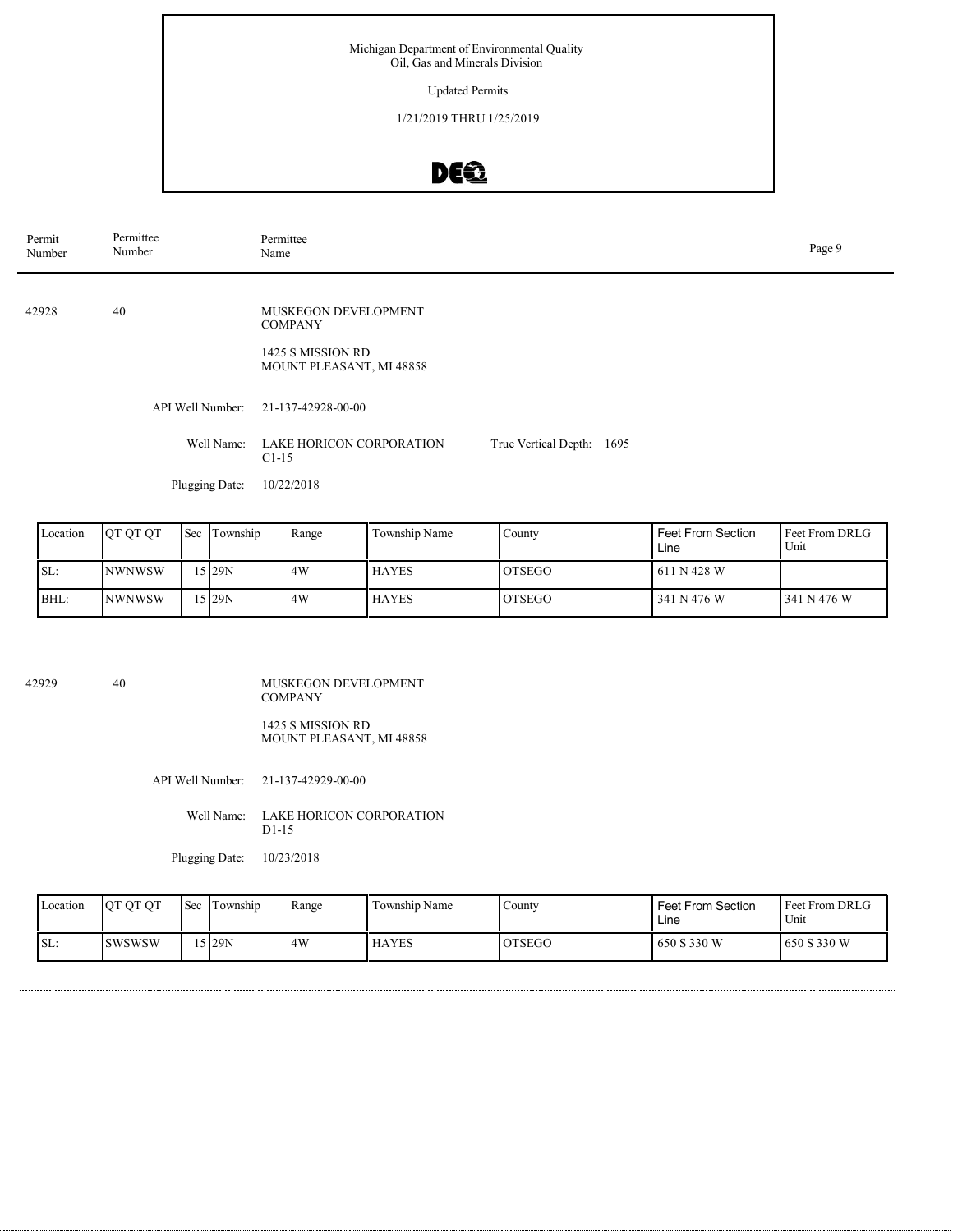Updated Permits

1/21/2019 THRU 1/25/2019

# DEQ

| Location | IOT OT OT      | <b>Sec</b> | Township  | Range | Township Name | County         | Feet From Section<br>Line | l Feet From DRLG<br>Unit |
|----------|----------------|------------|-----------|-------|---------------|----------------|---------------------------|--------------------------|
| ISL:     | <b>SWSENW</b>  |            | 15 I 29 N | 14W   | <b>HAYES</b>  | <b>OTSEGO</b>  | 490 S 1090 E              |                          |
| BHL:     | <b>INWSENW</b> |            | 15 I 29 N | 14W   | <b>HAYES</b>  | <b>IOTSEGO</b> | 847 S 871 E               | 1473 N 503 W             |

| 42931 | 40 | MUSKEGON DEVELOPMENT<br><b>COMPANY</b>               |
|-------|----|------------------------------------------------------|
|       |    | 1425 S MISSION RD<br><b>MOUNT PLEASANT, MI 48858</b> |
|       |    | API Well Number: 21-137-42931-00-00                  |

Well Name: LAKE HORICON CORPORATION D<sub>4</sub>-15

Plugging Date: 10/22/2018

| Location | OT OT OT      | 'Sec | Township | Range | Township Name | County        | <b>Feet From Section</b><br>Line | <b>Feet From DRLG</b><br>Unit |
|----------|---------------|------|----------|-------|---------------|---------------|----------------------------------|-------------------------------|
| SL:      | <b>SESESE</b> |      | 5129N    | 4W    | <b>HAYES</b>  | <b>OTSEGO</b> | 330 S 330 E                      | 330 S 330 E                   |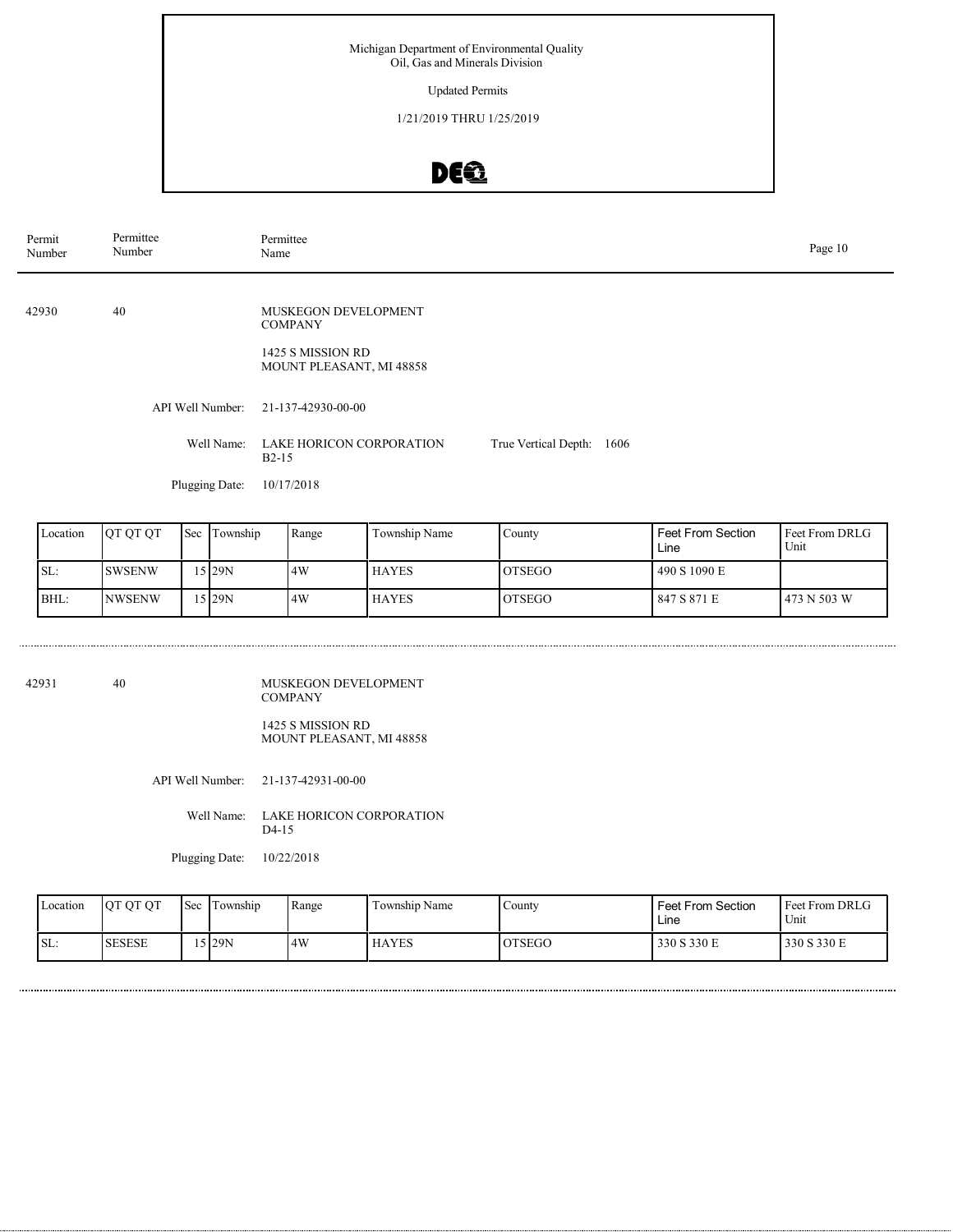Updated Permits

1/21/2019 THRU 1/25/2019

# DEQ

| Permit<br>Number | Permittee<br>Number | Permittee<br>Name                                                                       | Page 11 |
|------------------|---------------------|-----------------------------------------------------------------------------------------|---------|
| 42932            | 40                  | MUSKEGON DEVELOPMENT<br><b>COMPANY</b><br>1425 S MISSION RD<br>MOUNT PLEASANT, MI 48858 |         |
|                  | API Well Number:    | 21-137-42932-00-00                                                                      |         |
|                  | Well Name:          | LAKE HORICON CORPORATION<br>$A4-15$                                                     |         |
|                  | Plugging Date:      | 10/18/2018                                                                              |         |

| Location | OT OT OT      | 'Sec | i ownship | Range | $\sim$<br>Township Name | County        | <b>Feet From Section</b><br>Line | <b>Feet From DRLG</b><br>Unit |
|----------|---------------|------|-----------|-------|-------------------------|---------------|----------------------------------|-------------------------------|
| SL:      | <b>SENENE</b> |      | 5129N     | 4W    | <b>HAYES</b>            | <b>OTSEGO</b> | 899 N 413 E                      | 1418 S 413 E                  |

42933 40

MUSKEGON DEVELOPMENT COMPANY 1425 S MISSION RD MOUNT PLEASANT, MI 48858

API Well Number: 21-137-42933-00-00

Well Name: LAKE HORICON CORPORATION C3-15

Plugging Date: 10/19/2018

| Location | <b>OT OT OT</b> | <b>Sec</b> | Township | Range | Township Name | Countv        | Feet From Section<br>Line | <b>Feet From DRLG</b><br>Unit |
|----------|-----------------|------------|----------|-------|---------------|---------------|---------------------------|-------------------------------|
| ISL:     | <b>NENWSE</b>   |            | .5 29N   | 4W    | <b>HAYES</b>  | <b>OTSEGO</b> | 353 N 933 W               | 353 N 386 E                   |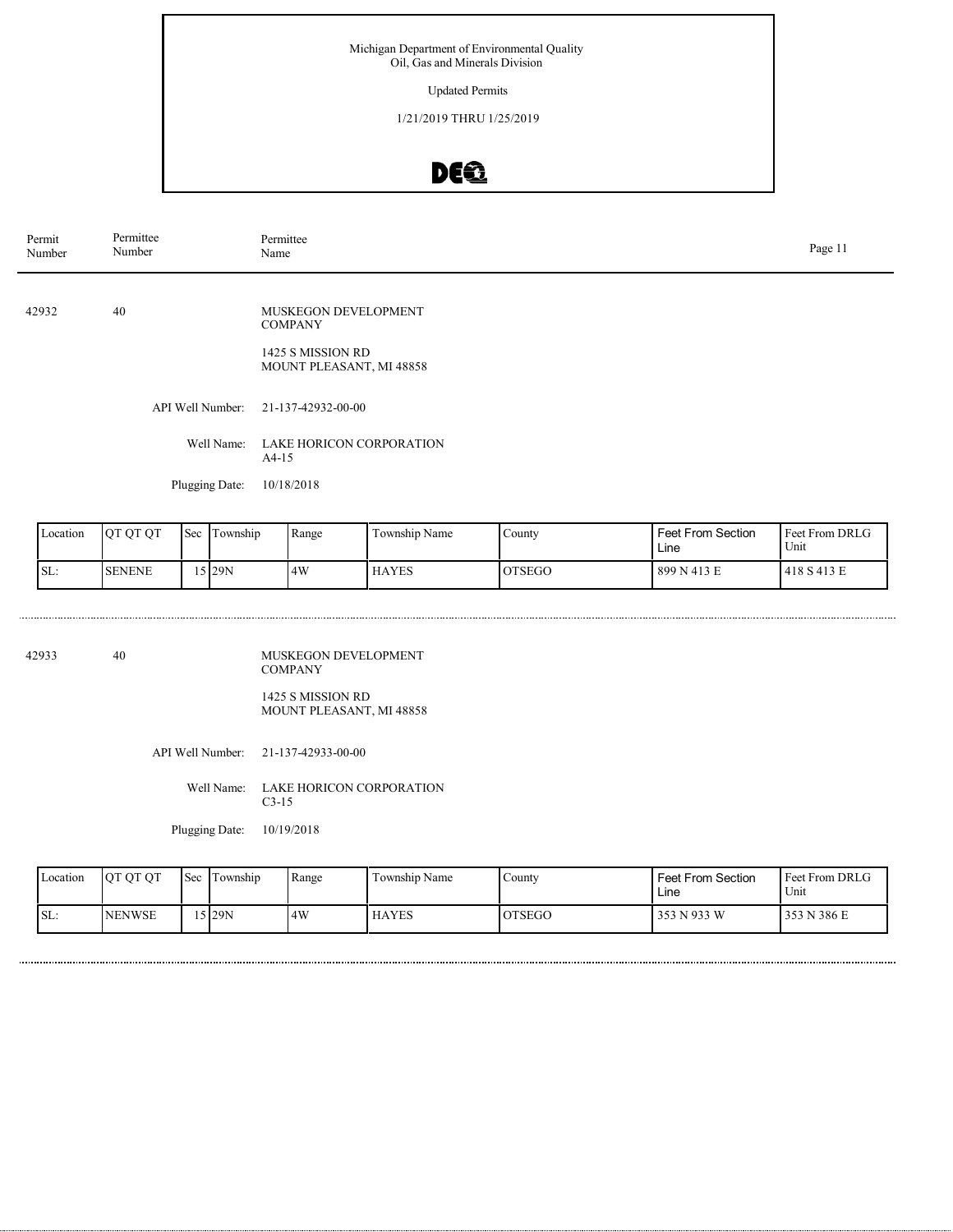Updated Permits

1/21/2019 THRU 1/25/2019

# DEQ

| Permit<br>Number | Permittee<br>Number                                                                             | Permittee<br>Name                             |               |                     |                   | Page 12                                 |
|------------------|-------------------------------------------------------------------------------------------------|-----------------------------------------------|---------------|---------------------|-------------------|-----------------------------------------|
|                  |                                                                                                 |                                               |               |                     |                   |                                         |
| 42985            | 40                                                                                              | MUSKEGON DEVELOPMENT<br><b>COMPANY</b>        |               |                     |                   |                                         |
|                  |                                                                                                 | 1425 S MISSION RD<br>MOUNT PLEASANT, MI 48858 |               |                     |                   |                                         |
|                  | API Well Number:                                                                                | 21-137-42985-00-00                            |               |                     |                   |                                         |
|                  | Well Name:                                                                                      | LAKE HORICON CORPORATION<br><b>B4-15</b>      |               |                     |                   |                                         |
|                  | Plugging Date:                                                                                  | 10/19/2018                                    |               |                     |                   |                                         |
| I contian        | $\mathcal{R}_{\alpha\alpha}$ $\mathcal{T}_{\alpha\nu\nu\alpha}$<br>$\overline{\Gamma}$ ot other | $D$ <sub>ang</sub>                            | Township Name | $C_{\text{countv}}$ | Enot From Cootion | $E_{\text{out}} E_{\text{nom}}$ DDI $C$ |

| Location | <b>OT OT OT</b> | 'Sec | l'ownship | Range | $\sim$<br>Township Name | County        | <b>Feet From Section</b><br>Line | Feet From DRLG<br>Unit |
|----------|-----------------|------|-----------|-------|-------------------------|---------------|----------------------------------|------------------------|
| SL:      | <b>SESENE</b>   |      | 15129N    | 4W    | <b>HAYES</b>            | <b>OTSEGO</b> | 474 S 350 E                      | 1474 S 350 E           |

42986 40

MUSKEGON DEVELOPMENT COMPANY 1425 S MISSION RD MOUNT PLEASANT, MI 48858

API Well Number: 21-137-42986-00-00

Well Name: LAKE HORICON CORPORATION B3-15 True Vertical Depth: 1507

Plugging Date: 10/17/2018

| Location | <b>OT OT OT</b> | Sec Township | Range | Township Name | Countv         | <b>Feet From Section</b><br>Line | l Feet From DRLG<br>Unit |
|----------|-----------------|--------------|-------|---------------|----------------|----------------------------------|--------------------------|
| SL:      | <b>NWSWNE</b>   | 5 29N        | .4W   | <b>HAYES</b>  | <b>OTSEGO</b>  | 769 S 547 W                      |                          |
| BHL:     | <b>INESWNE</b>  | 5 29N        | 4W    | <b>HAYES</b>  | <b>IOTSEGO</b> | 945 S 881 W                      | 1374 N 439 E             |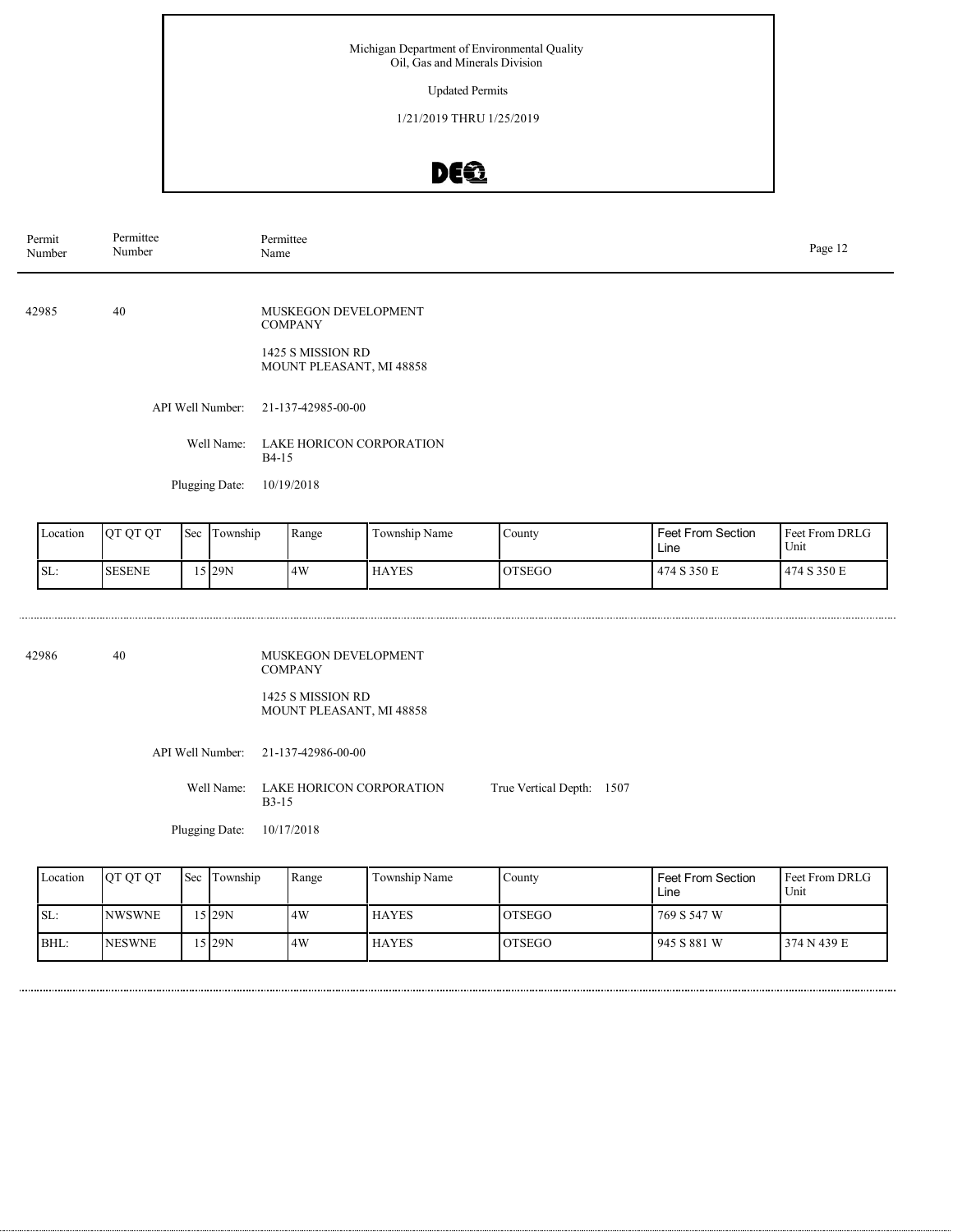Updated Permits

1/21/2019 THRU 1/25/2019

### DEQ

| Permit<br>Number | Permittee<br>Number | Permittee<br>Page 13<br>Name                                           |  |  |  |  |  |
|------------------|---------------------|------------------------------------------------------------------------|--|--|--|--|--|
| 43132            | 4776                | ANTRIM DEVELOPMENT CORP<br>PO BOX 1148<br>TRAVERSE CITY, MI 49685-1148 |  |  |  |  |  |
|                  | API Well Number:    | 21-137-43132-00-00                                                     |  |  |  |  |  |
|                  | Well Name:          | STATE OTSEGO LAKE B4-18                                                |  |  |  |  |  |
|                  | Plugging Date:      | 11/21/2018                                                             |  |  |  |  |  |

Feet From DRLG Unit 764 S 522 E 539 N 522 E Feet From Section Line County OTSEGO Location QT QT QT Sec Township Range Township Name SL: NESENE Township 18 29N 3W OTSEGO LAKE

43133 4776

ANTRIM DEVELOPMENT CORP

PO BOX 1148 TRAVERSE CITY, MI 49685-1148

API Well Number: 21-137-43133-00-00

Well Name: STATE OTSEGO LAKE C4-18

Plugging Date: 11/12/2018

| Location | OT OT OT      | <b>Sec</b> | Township | Range | Township Name | County         | <b>Feet From Section</b><br>∟ine | <b>Feet From DRLG</b><br>Unit |
|----------|---------------|------------|----------|-------|---------------|----------------|----------------------------------|-------------------------------|
| ISL:     | <b>NWNESE</b> |            | 18 29N   | 3W    | OTSEGO LAKE   | <b>LOTSEGO</b> | 467 N 855 E                      | 467 N 465 W                   |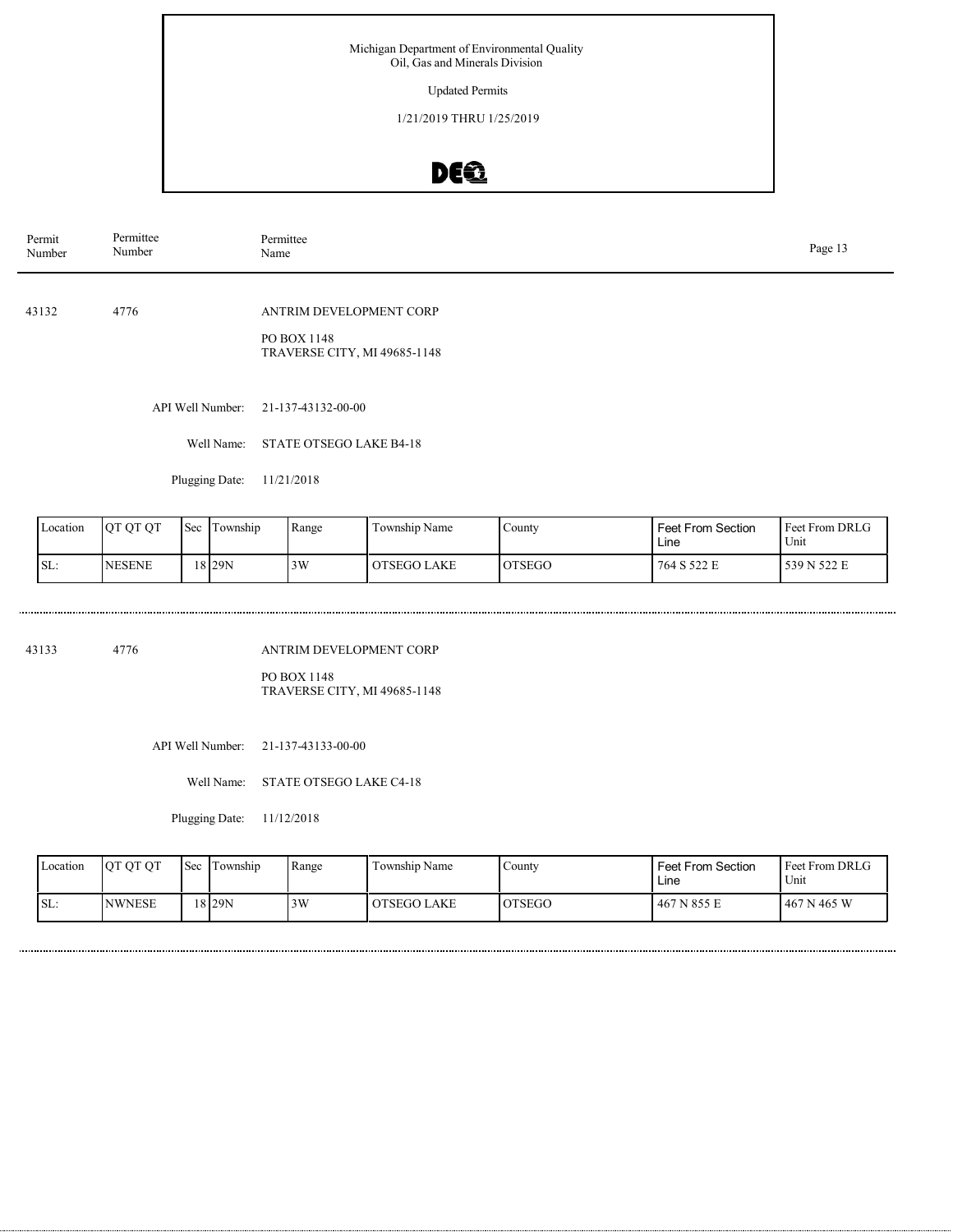Updated Permits

1/21/2019 THRU 1/25/2019

## DE®

| Permittee<br>Number | Permittee<br>Page 14<br>Name                                           |                                     |  |  |  |  |
|---------------------|------------------------------------------------------------------------|-------------------------------------|--|--|--|--|
| 4776                | ANTRIM DEVELOPMENT CORP<br>PO BOX 1148<br>TRAVERSE CITY, MI 49685-1148 |                                     |  |  |  |  |
|                     |                                                                        |                                     |  |  |  |  |
| Well Name:          | STATE OTSEGO LAKE D4-18                                                |                                     |  |  |  |  |
|                     |                                                                        | API Well Number: 21-137-43134-00-00 |  |  |  |  |

Plugging Date: 11/8/2018

............................

| Location | <b>OT OT OT</b> | 'Sec | Township | Range | Township Name      | County         | <b>Feet From Section</b><br>Line | <b>Feet From DRLG</b><br>Unit |
|----------|-----------------|------|----------|-------|--------------------|----------------|----------------------------------|-------------------------------|
| SL:      | <b>INESESE</b>  |      | 18 29 N  | 3W    | <b>OTSEGO LAKE</b> | <b>IOTSEGO</b> | 912 S 548 E                      | 1408 N 548 E                  |

43135 4776

..............................

ANTRIM DEVELOPMENT CORP

PO BOX 1148 TRAVERSE CITY, MI 49685-1148

API Well Number: 21-137-43135-00-00

Well Name: STATE OTSEGO LAKE B4-19

Plugging Date: 11/2/2018

| Location | OT OT OT      | <b>Sec</b> | Township  | Range | Township Name | Countv         | <b>Feet From Section</b><br>∟ine | Feet From DRLG<br>Unit |
|----------|---------------|------------|-----------|-------|---------------|----------------|----------------------------------|------------------------|
| ISL:     | <b>SESENE</b> |            | $19$  29N | 3W    | OTSEGO LAKE   | <b>LOTSEGO</b> | 605 S 458 E                      | 1605 S 458 E           |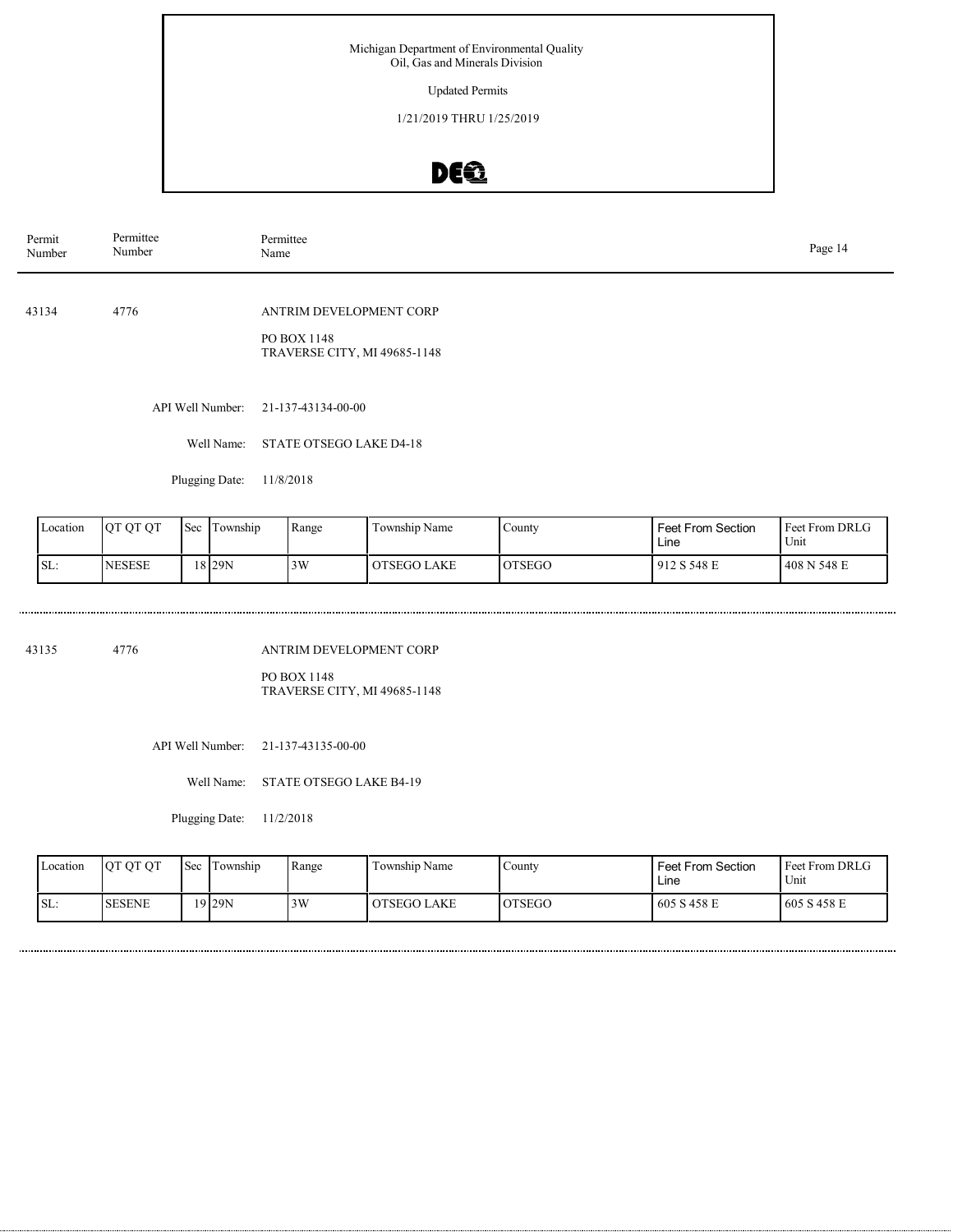Updated Permits

1/21/2019 THRU 1/25/2019

## DEQ

| Permit<br>Number | Permittee<br>Number | Permittee<br>Page 15<br>Name                                           |  |  |  |  |  |
|------------------|---------------------|------------------------------------------------------------------------|--|--|--|--|--|
| 43136            | 4776                | ANTRIM DEVELOPMENT CORP<br>PO BOX 1148<br>TRAVERSE CITY, MI 49685-1148 |  |  |  |  |  |
|                  | API Well Number:    | 21-137-43136-00-00                                                     |  |  |  |  |  |
|                  | Well Name:          | STATE OTSEGO LAKE A4-19                                                |  |  |  |  |  |
|                  | Plugging Date:      | 11/6/2018                                                              |  |  |  |  |  |

Feet From DRLG Unit 751 N 947 E 569 S 391 W Feet From Section Line County OTSEGO Location QT QT QT Sec Township Range Township Name SL: SWNENE Township 19 29N 3W OTSEGO LAKE

43138 4776

ANTRIM DEVELOPMENT CORP

PO BOX 1148 TRAVERSE CITY, MI 49685-1148

API Well Number: 21-137-43138-00-00

Well Name: STATE OTSEGO LAKE A3-18

Plugging Date: 11/29/2018

| Location         | OT OT OT       | Sec | Township          | Range | Township Name | Countv  | <b>Feet From Section</b><br>∟ine | Feet From DRLG<br>Unit |
|------------------|----------------|-----|-------------------|-------|---------------|---------|----------------------------------|------------------------|
| $\mathsf{ISL}$ : | <b>INWNWNE</b> |     | 18 <sub>29N</sub> | 3W    | OTSEGO LAKE   | IOTSEGO | 350 N 350 W                      | 350 N 350 W            |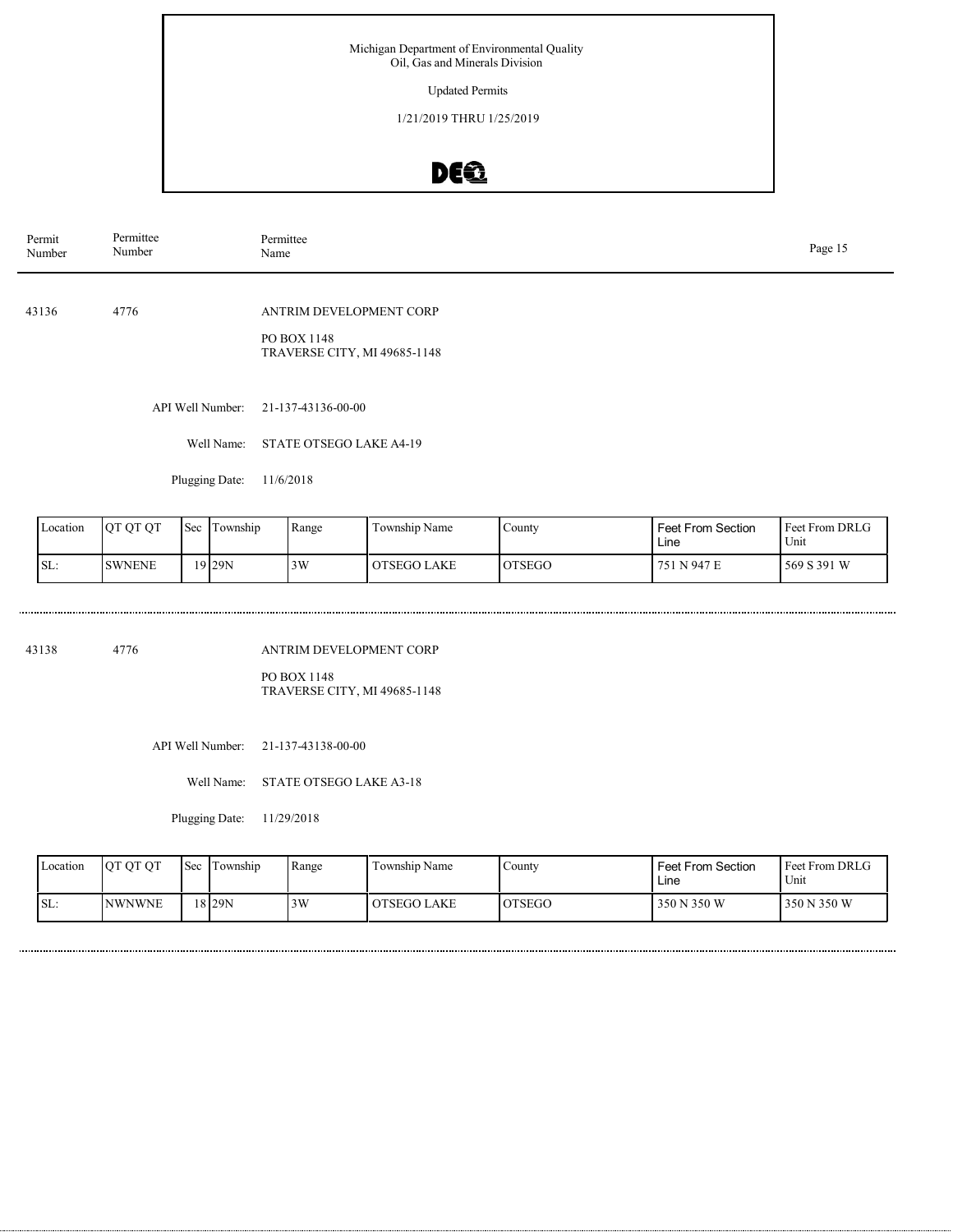Updated Permits

1/21/2019 THRU 1/25/2019

# DEQ

| Permit<br>Number | Permittee<br>Number | Permittee<br>Name                                                      |                           |  |  |  |  |  |
|------------------|---------------------|------------------------------------------------------------------------|---------------------------|--|--|--|--|--|
| 43139            | 4776                | ANTRIM DEVELOPMENT CORP<br>PO BOX 1148<br>TRAVERSE CITY, MI 49685-1148 |                           |  |  |  |  |  |
|                  | API Well Number:    | 21-137-43139-00-00                                                     |                           |  |  |  |  |  |
|                  | Well Name:          | STATE OTSEGO LAKE D2-17                                                | True Vertical Depth: 1550 |  |  |  |  |  |
|                  | Plugging Date:      | 10/31/2018                                                             |                           |  |  |  |  |  |
|                  |                     |                                                                        |                           |  |  |  |  |  |

| Location | OT OT OT      | Sec | Township | Range | Township Name | County         | <b>Feet From Section</b><br>Line | <b>I</b> Feet From DRLG<br>Unit |
|----------|---------------|-----|----------|-------|---------------|----------------|----------------------------------|---------------------------------|
| SL:      | <b>SESWSW</b> |     | 7 29N    | 3W    | OTSEGO LAKE   | <b>LOTSEGO</b> | 330 S 1247 W                     |                                 |
| BHL:     | <b>SWSESW</b> |     | 7129N    | 3W    | OTSEGO LAKE   | <b>LOTSEGO</b> | 424 S 757 E                      | l 424 S 566 W                   |

43140 4776

ANTRIM DEVELOPMENT CORP

PO BOX 1148 TRAVERSE CITY, MI 49685-1148

API Well Number: 21-137-43140-00-00

Well Name: STATE OTSEGO LAKE D1-17

Plugging Date: 10/26/2018

| Location | OT OT OT       | l Sec | Township | Range | Township Name | Countv        | <b>Feet From Section</b><br>Line | <b>Feet From DRLG</b><br>Unit |
|----------|----------------|-------|----------|-------|---------------|---------------|----------------------------------|-------------------------------|
| SL:      | <b>ISWSWSW</b> |       | *7 29N   | 3W    | OTSEGO LAKE   | <b>OTSEGO</b> | 344 S 403 W                      | 344 S 403 W                   |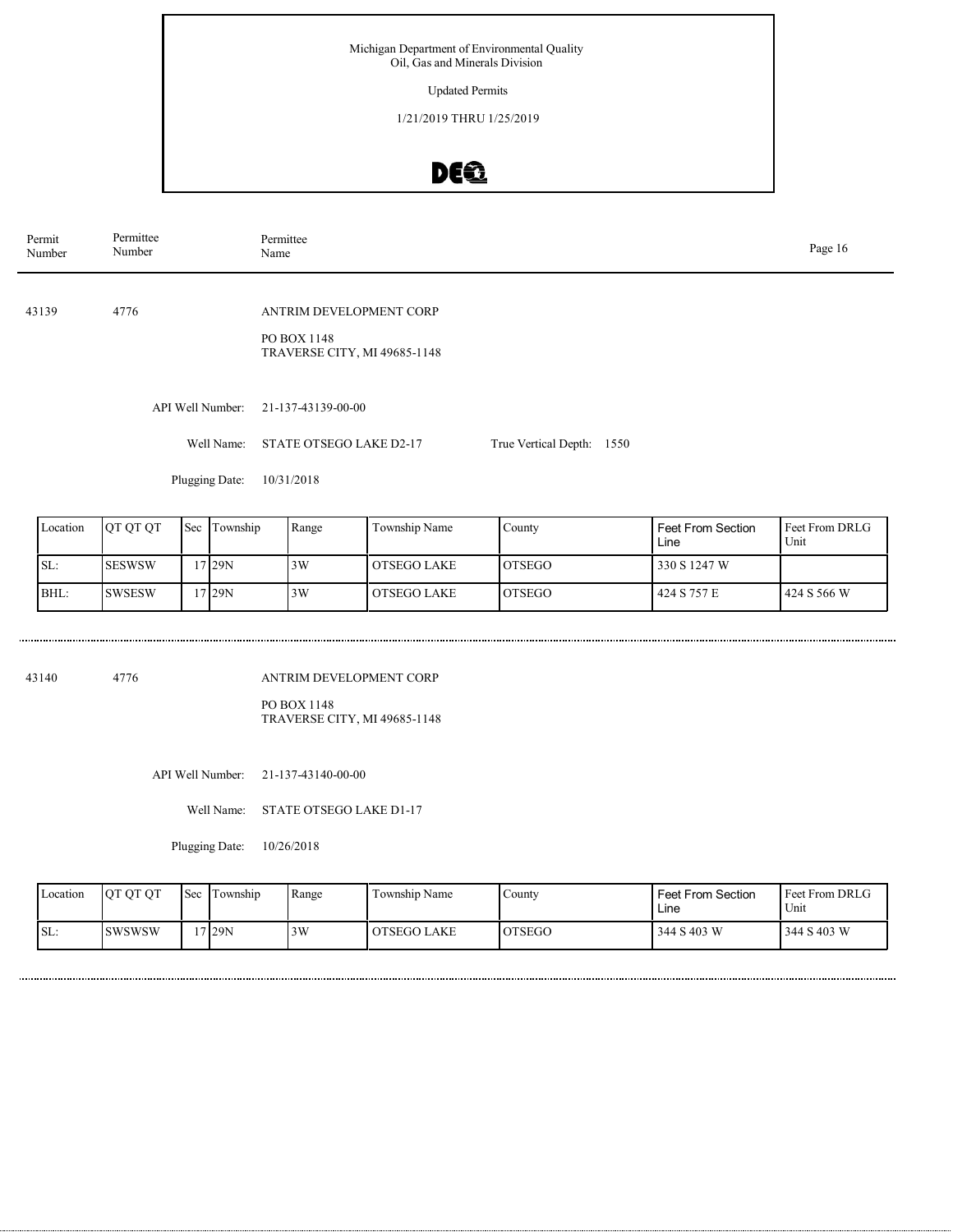Updated Permits

1/21/2019 THRU 1/25/2019

## DE®

| Permit<br>Number | Permittee<br>Number | Permittee<br>Name                                                      | Page 17 |
|------------------|---------------------|------------------------------------------------------------------------|---------|
| 43141            | 4776                | ANTRIM DEVELOPMENT CORP<br>PO BOX 1148<br>TRAVERSE CITY, MI 49685-1148 |         |
|                  | API Well Number:    | 21-137-43141-00-00                                                     |         |
|                  | Well Name:          | STATE OTSEGO LAKE C1-17                                                |         |
|                  | Plugging Date:      | 10/24/2018                                                             |         |

| Location | <b>JOT OT OT</b> | <b>Sec</b> | Township | Range | Township Name | County        | <b>Feet From Section</b><br>Line | <b>Feet From DRLG</b><br>Unit |
|----------|------------------|------------|----------|-------|---------------|---------------|----------------------------------|-------------------------------|
| SL:      | <b>ISWNWSW</b>   |            | 7 29 N   | 3W    | OTSEGO LAKE   | <b>OTSEGO</b> | 663 N 389 W                      | 655 S 389 W                   |

43418 4776

..............................

ANTRIM DEVELOPMENT CORP

PO BOX 1148 TRAVERSE CITY, MI 49685-1148

API Well Number: 21-137-43418-00-00

Well Name: DODGE LAKE D3-17

Plugging Date: 9/5/2018

| Location | OT OT OT       | <b>Sec</b> | Township | Range | Township Name | Countv  | <b>Feet From Section</b><br>Line | l Feet From DRLG<br>Unit |
|----------|----------------|------------|----------|-------|---------------|---------|----------------------------------|--------------------------|
| ISL:     | <b>INESWSE</b> |            | 17 29N   | 3W    | OTSEGO LAKE   | IOTSEGO | 656 S 668 W                      | 654 N 668 W              |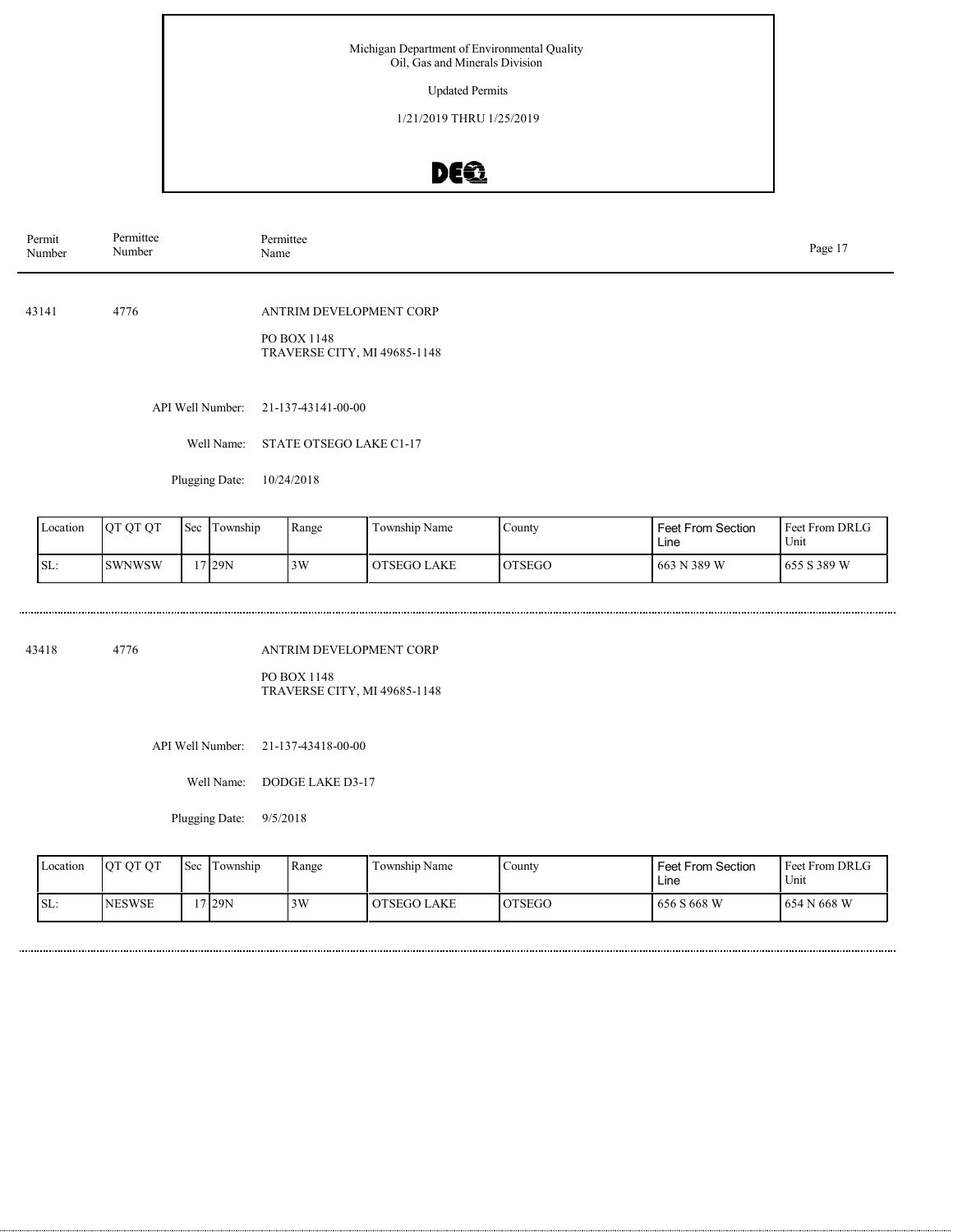Updated Permits

1/21/2019 THRU 1/25/2019

## DE®

| Permit<br>Number | Permittee<br>Number | Permittee<br>Name                                                      | Page 18 |
|------------------|---------------------|------------------------------------------------------------------------|---------|
| 43419            | 4776                | ANTRIM DEVELOPMENT CORP<br>PO BOX 1148<br>TRAVERSE CITY, MI 49685-1148 |         |
|                  | API Well Number:    | 21-137-43419-00-00                                                     |         |
|                  | Well Name:          | STATE OTSEGO LAKE 1-18 SWD                                             |         |
|                  | Plugging Date:      | 12/5/2018                                                              |         |

| Location | OT OT OT      | 'Sec | l Township | Range | Township Name      | County        | <b>Feet From Section</b><br>Line | <b>Feet From DRLG</b><br>Unit |
|----------|---------------|------|------------|-------|--------------------|---------------|----------------------------------|-------------------------------|
| SL:      | <b>SENENE</b> |      | 18 I 29 N  | 3W    | <b>OTSEGO LAKE</b> | <b>OTSEGO</b> | 1078 N 130 E                     |                               |

43669 4776

..............................

ANTRIM DEVELOPMENT CORP

PO BOX 1148 TRAVERSE CITY, MI 49685-1148

API Well Number: 21-137-43669-00-00

Well Name: STATE OTSEGO LAKE B2-17

Plugging Date: 10/3/2018

| Location | OT OT OT      | <b>Sec</b> | Township | Range | Township Name | Countv  | <b>Feet From Section</b><br>Line | l Feet From DRLG<br>Unit |
|----------|---------------|------------|----------|-------|---------------|---------|----------------------------------|--------------------------|
| ISL:     | <b>SESENW</b> |            | 17 29N   | 3W    | OTSEGO LAKE   | IOTSEGO | 340 S 340 E                      | 340 S 340 E              |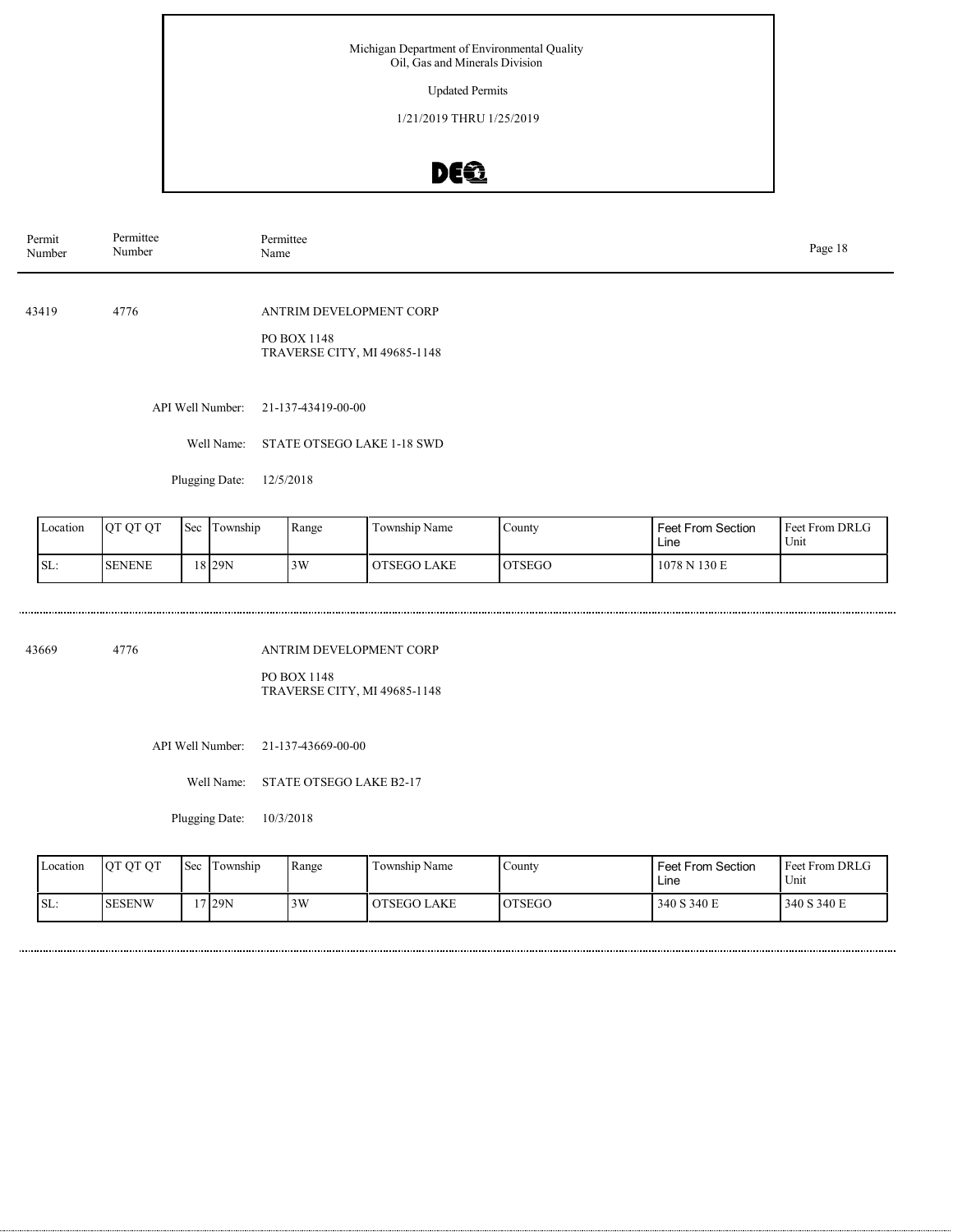Updated Permits

1/21/2019 THRU 1/25/2019

# DEQ

| Permit<br>Number | Permittee<br>Number | Permittee<br>Name                                                      | Page 19 |
|------------------|---------------------|------------------------------------------------------------------------|---------|
| 43671            | 4776                | ANTRIM DEVELOPMENT CORP<br>PO BOX 1148<br>TRAVERSE CITY, MI 49685-1148 |         |
|                  | API Well Number:    | 21-137-43671-00-00                                                     |         |
|                  | Well Name:          | DODGE LAKE B4-17                                                       |         |
|                  | Plugging Date:      | 9/17/2018                                                              |         |

| Location | <b>OT OT OT</b> | Sec. | Township | Range | m.<br>Township Name | County        | <b>Feet From Section</b><br>Line | <b>Feet From DRLG</b><br>Unit |
|----------|-----------------|------|----------|-------|---------------------|---------------|----------------------------------|-------------------------------|
| SL:      | <b>INESENE</b>  |      | 17 29N   | 3W    | OTSEGO LAKE         | <b>OTSEGO</b> | 998S610E                         | 330 N 610 E                   |

43672 4776

.....................................

ANTRIM DEVELOPMENT CORP

PO BOX 1148 TRAVERSE CITY, MI 49685-1148

API Well Number: 21-137-43672-00-00

Well Name: DODGE LAKE A4-17

Plugging Date: 9/19/2018

| Location | OT OT OT      | l Sec | Township | Range | Township Name | County  | <b>Feet From Section</b><br>Line | <b>Feet From DRLG</b><br>Unit |
|----------|---------------|-------|----------|-------|---------------|---------|----------------------------------|-------------------------------|
| SL:      | <b>NENENE</b> |       | *7129N   | 3W    | OTSEGO LAKE   | IOTSEGO | 330 N 338 E                      | 330 N 338 E                   |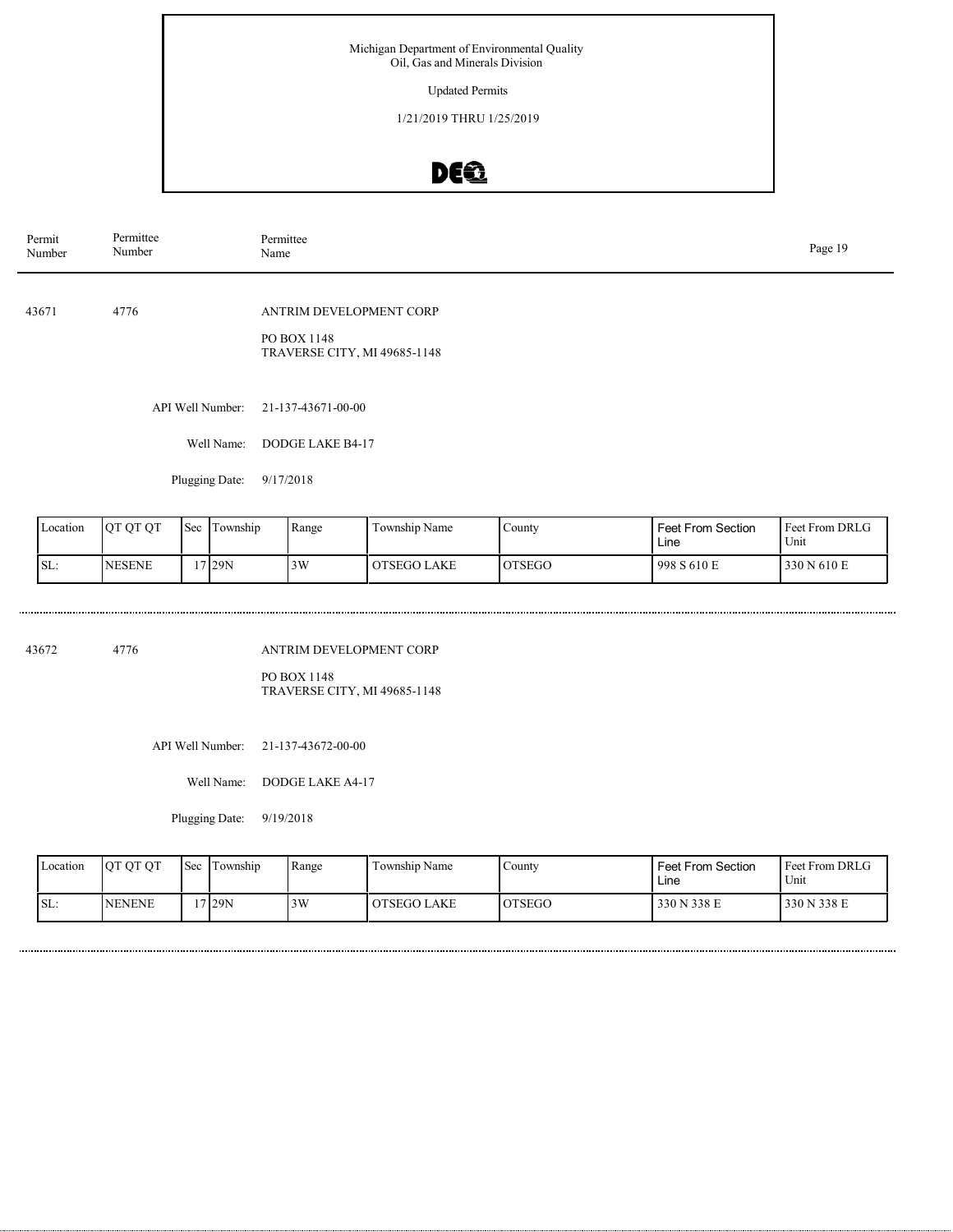Updated Permits

1/21/2019 THRU 1/25/2019

## DE®

| Permit<br>Number | Permittee<br>Number | Permittee<br>Name                                                      | Page 20 |
|------------------|---------------------|------------------------------------------------------------------------|---------|
| 43673            | 4776                | ANTRIM DEVELOPMENT CORP<br>PO BOX 1148<br>TRAVERSE CITY, MI 49685-1148 |         |
|                  | API Well Number:    | 21-137-43673-00-00                                                     |         |
|                  | Well Name:          | STATE OTSEGO LAKE A2-17                                                |         |
|                  | Plugging Date:      | 10/8/2018                                                              |         |

| Location | <b>OT OT OT</b> | 'Sec | Township | Range | Township Name | Countv        | <b>Feet From Section</b><br>Line | <b>Feet From DRLG</b><br>Unit |
|----------|-----------------|------|----------|-------|---------------|---------------|----------------------------------|-------------------------------|
| SL:      | <b>SWNENW</b>   |      | 7 29N    | 3W    | OTSEGO LAKE   | <b>OTSEGO</b> | 653 N 700 E                      | l 650 S 629 W                 |

43852 4776

.....................................

ANTRIM DEVELOPMENT CORP

PO BOX 1148 TRAVERSE CITY, MI 49685-1148

API Well Number: 21-137-43852-00-00

Well Name: STATE OTSEGO LAKE D4-17

Plugging Date: 9/13/2018

| Location | OT OT OT      | l Sec | Township | Range | Township Name | Countv  | <b>Feet From Section</b><br>∟ine | Feet From DRLG<br>Unit |
|----------|---------------|-------|----------|-------|---------------|---------|----------------------------------|------------------------|
| SL:      | <b>NESESE</b> |       | 129N     | 3W    | OTSEGO LAKE   | IOTSEGO | 824 S 520 E                      | 488 N 520 E            |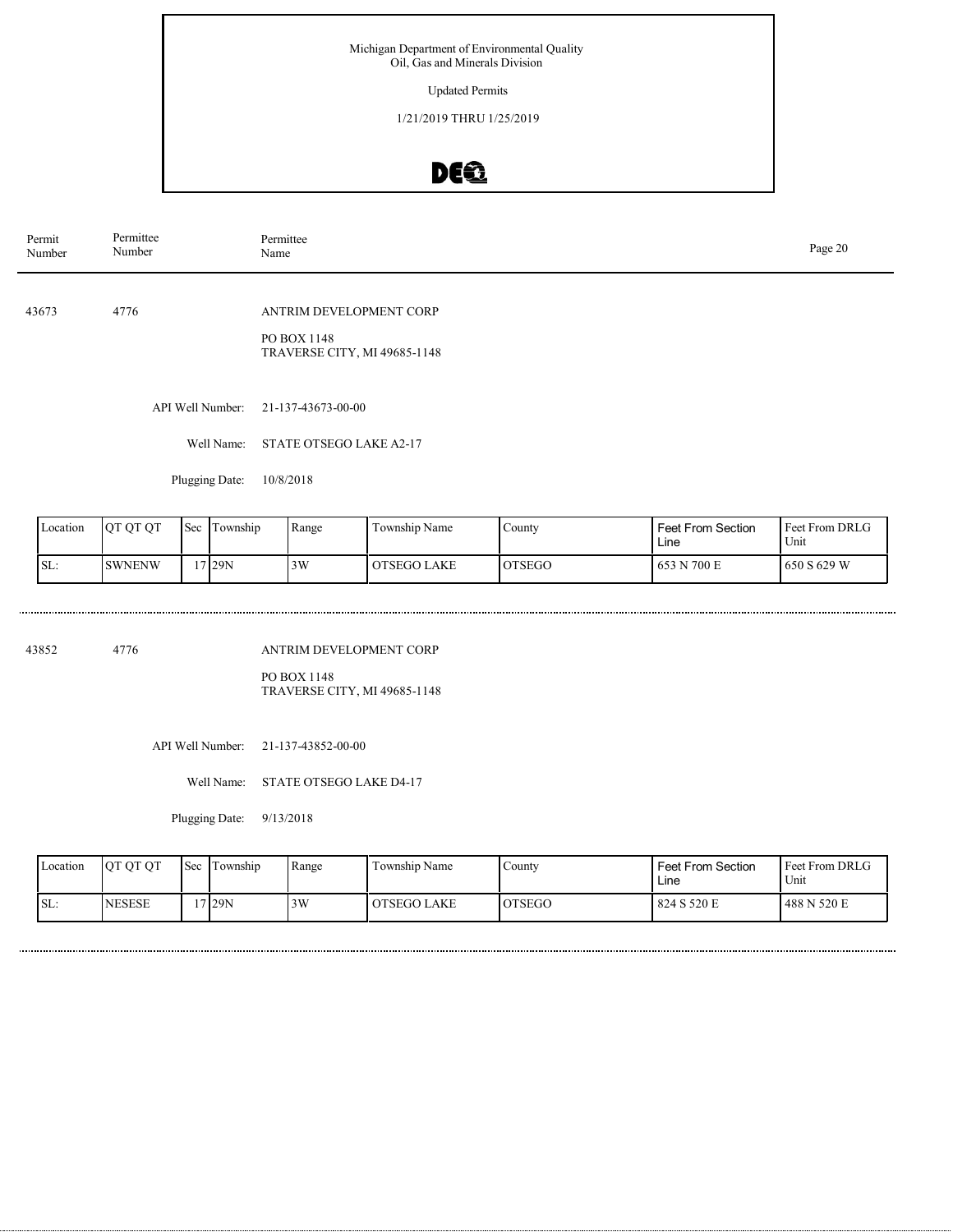Updated Permits

1/21/2019 THRU 1/25/2019

## DE®

| Permit<br>Number | Permittee<br>Number | Permittee<br>Name                                                      | Page 21 |
|------------------|---------------------|------------------------------------------------------------------------|---------|
| 43853            | 4776                | ANTRIM DEVELOPMENT CORP<br>PO BOX 1148<br>TRAVERSE CITY, MI 49685-1148 |         |
|                  | API Well Number:    | 21-137-43853-00-00                                                     |         |
|                  | Well Name:          | STATE OTSEGO LAKE B3-17                                                |         |
|                  | Plugging Date:      | 9/10/2018                                                              |         |

| Location | <b>OT OT OT</b> | <b>Sec</b> | Township | Range | Township Name | County        | Feet From Section<br>Line | Feet From DRLG<br>Unit |
|----------|-----------------|------------|----------|-------|---------------|---------------|---------------------------|------------------------|
| ISL:     | <b>ISESWNE</b>  |            | 7129N    | 3W    | OTSEGO LAKE   | <b>OTSEGO</b> | 568 S 781 W               | 1568 S 533 E           |

43854 4776

..............................

ANTRIM DEVELOPMENT CORP

PO BOX 1148 TRAVERSE CITY, MI 49685-1148

API Well Number: 21-137-43854-00-00

Well Name: STATE OTSEGO LAKE C3-17

Plugging Date: 9/6/2018

| Location | OT OT OT       | <b>Sec</b> | Township | 'Range | Township Name | County         | <b>Feet From Section</b><br>Line | <b>Feet From DRLG</b><br>Unit |
|----------|----------------|------------|----------|--------|---------------|----------------|----------------------------------|-------------------------------|
| ISL:     | <b>INENWSE</b> |            | 7129N    | 3W     | OTSEGO LAKE   | <b>IOTSEGO</b> | 598 N 762 W                      | 598 N 649 E                   |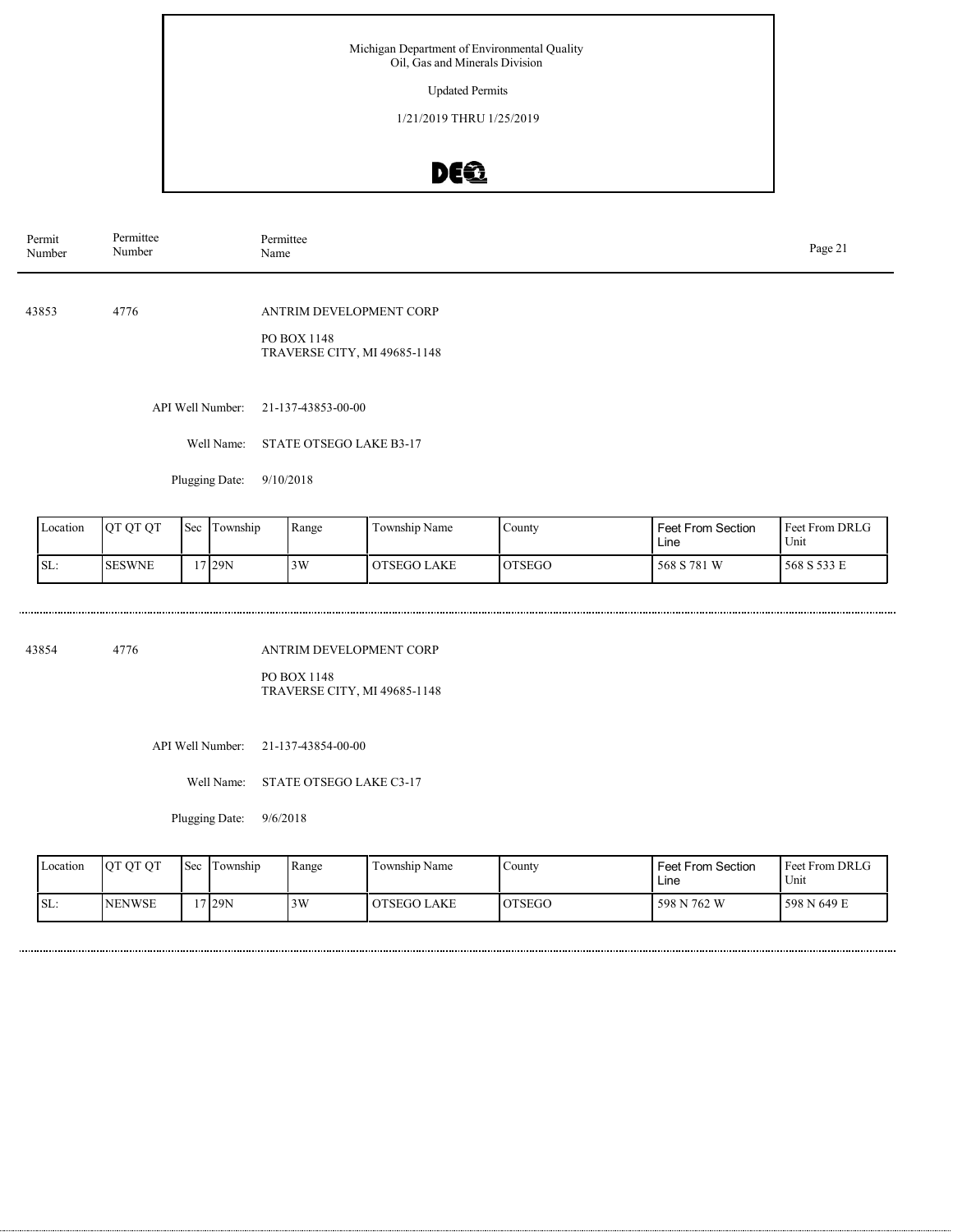Updated Permits

1/21/2019 THRU 1/25/2019

# DEQ

| Permit<br>Number | Permittee<br>Number | Permittee<br>Name                                                      | Page 22 |
|------------------|---------------------|------------------------------------------------------------------------|---------|
| 44085            | 4776                | ANTRIM DEVELOPMENT CORP<br>PO BOX 1148<br>TRAVERSE CITY, MI 49685-1148 |         |
|                  | API Well Number:    | 21-137-44085-00-00                                                     |         |
|                  | Well Name:          | STATE OTSEGO LAKE A3-17                                                |         |
|                  | Plugging Date:      | 10/1/2018                                                              |         |

| Location | <b>OT OT OT</b> | 'Sec | Township | Range | Township Name      | County        | <b>Feet From Section</b><br>Line | <b>Feet From DRLG</b><br>Unit |
|----------|-----------------|------|----------|-------|--------------------|---------------|----------------------------------|-------------------------------|
| SL:      | <b>INENWNE</b>  |      | 17 29 N  | 3W    | <b>OTSEGO LAKE</b> | <b>OTSEGO</b> | 530 N 990 W                      | 530 N 330 E                   |

46178 4776

................................

ANTRIM DEVELOPMENT CORP PO BOX 1148

TRAVERSE CITY, MI 49685-1148

API Well Number: 21-137-46178-00-00

Well Name: STATE OTSEGO LAKE A1-17

Plugging Date: 10/10/2018

| Location | OT OT OT      | <b>Sec</b> | Township | 'Range | Township Name | County         | <b>Feet From Section</b><br>Line | <b>Feet From DRLG</b><br>Unit |
|----------|---------------|------------|----------|--------|---------------|----------------|----------------------------------|-------------------------------|
| ISL:     | <b>SWNWNW</b> |            | '7 29N   | 3W     | OTSEGO LAKE   | <b>IOTSEGO</b> | 660 N 600 W                      | 1643 S 600 W                  |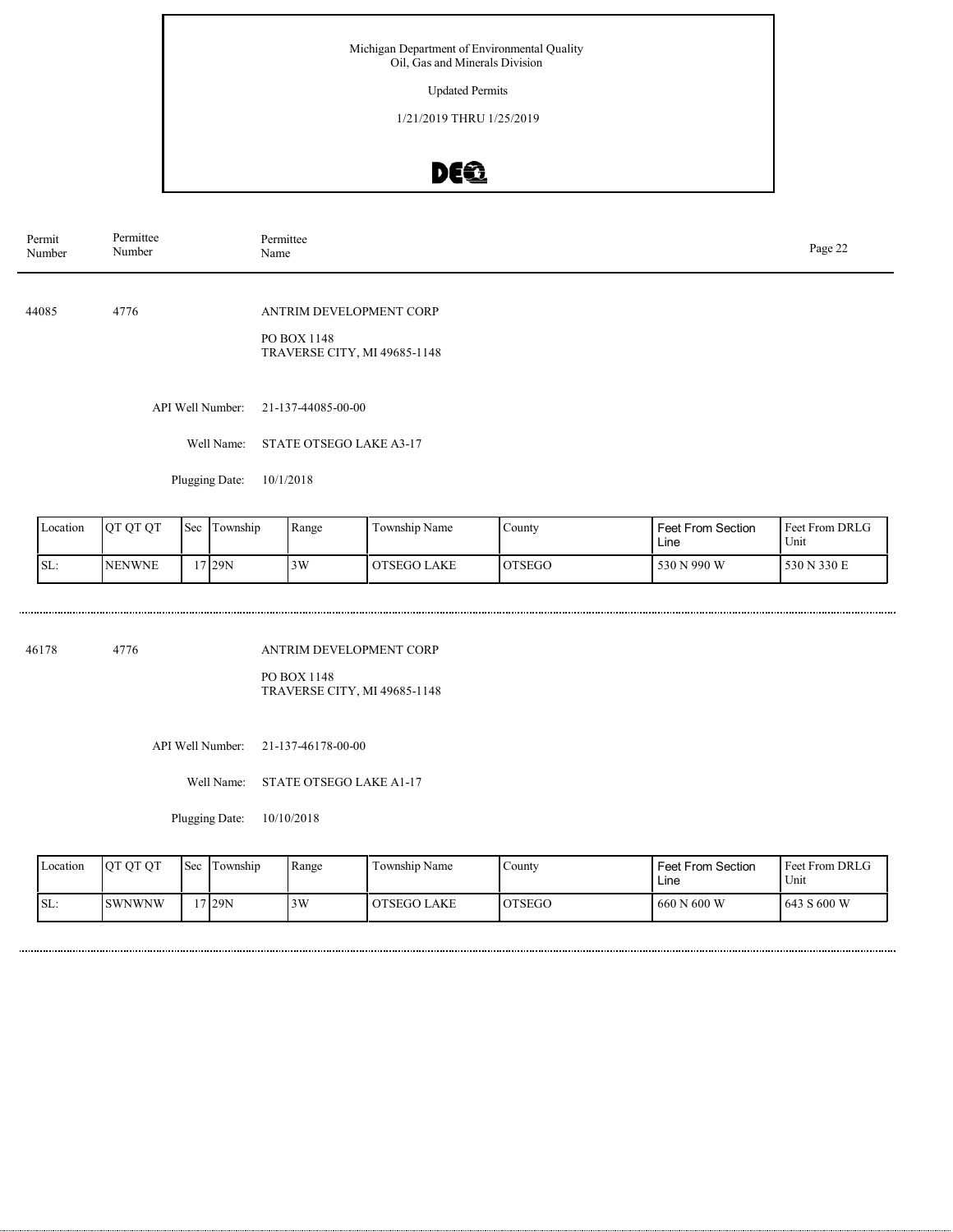Updated Permits

1/21/2019 THRU 1/25/2019

### DE®

Permit Number Permittee Number Permittee<br>Name Page 23<br>Name Page 23

#### **APPLICATIONS TO CHANGE WELL STATUS:**

29495 7772

LAMBDA ENERGY RESOURCES LLC 12012 Wickchester Suite 300 Houston, TX 77055 USA

API Well Number: 21-055-29495-00-00

Well Name: FOX 1-17

Approval Date: 1/18/2019

| Location | IOT OT OT           | <b>Sec</b> | Township | Range | Township Name   | $\mathcal{L}$ ounty    | Feet From Section<br>Line | l Feet From DRLG<br>Unit |
|----------|---------------------|------------|----------|-------|-----------------|------------------------|---------------------------|--------------------------|
| SL:      | CNN <sub>2</sub> SW |            | 17125N   | 11W   | <b>MAYFIELD</b> | <b>IGRAND TRAVERSE</b> | 547 N 1300 E              | 547 N 1300 E             |

Proposed Rework: ACOWS to Continue Drilling - HDH Comment: ACOWS to drill HD1 expires 1/18/20.

29495 7772

LAMBDA ENERGY RESOURCES LLC 7719 BETTY JANE LANE

HOUSTON, TX 77055 USA

API Well Number: 21-055-29495-01-00

Well Name: FOX 1-17 HD1

Approval Date: 1/18/2019

| Location | <b>OT OT OT</b> | 'Sec | Township | Range | Township Name   | <b>County</b>          | <b>Feet From Section</b><br>Line | <b>Feet From DRLG</b><br>Unit |
|----------|-----------------|------|----------|-------|-----------------|------------------------|----------------------------------|-------------------------------|
| SL:      |                 |      | 7125N    | 11W   | <b>MAYFIELD</b> | <b>IGRAND TRAVERSE</b> | 2099 S 1344 W                    |                               |
| BHL:     |                 |      | 7125N    | 11W   | <b>MAYFIELD</b> | <b>IGRAND TRAVERSE</b> | 1739 S 330 W                     | 1414 S 330 W                  |

Proposed Rework: ACOWS to Continue Drilling - HDH Comment: ACOWS to drill HD1. Expries 1-18-20. -JF